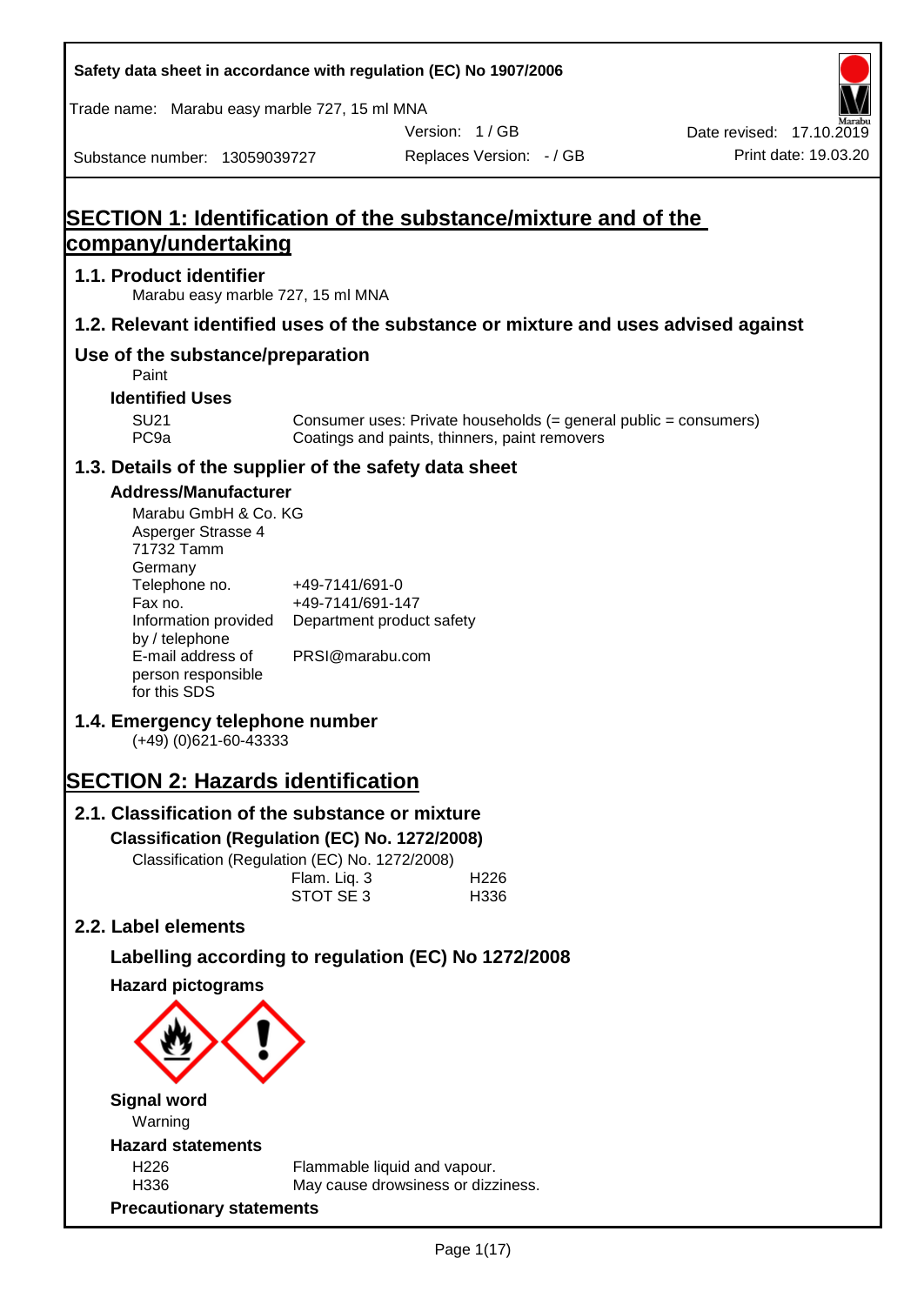| Safety data sheet in accordance with regulation (EC) No 1907/2006               |                                                |                                                                           |                          |                          |      |                                                                           |                      |  |
|---------------------------------------------------------------------------------|------------------------------------------------|---------------------------------------------------------------------------|--------------------------|--------------------------|------|---------------------------------------------------------------------------|----------------------|--|
| Trade name: Marabu easy marble 727, 15 ml MNA                                   |                                                |                                                                           |                          |                          |      |                                                                           |                      |  |
|                                                                                 |                                                | Version: 1/GB                                                             |                          |                          |      | Date revised: 17.10.2019                                                  |                      |  |
| Substance number: 13059039727                                                   |                                                |                                                                           |                          | Replaces Version: - / GB |      |                                                                           | Print date: 19.03.20 |  |
| P <sub>101</sub>                                                                |                                                |                                                                           |                          |                          |      | If medical advice is needed, have product container or label at hand.     |                      |  |
| P <sub>102</sub>                                                                |                                                | Keep out of reach of children.                                            |                          |                          |      |                                                                           |                      |  |
| P210                                                                            |                                                |                                                                           |                          |                          |      | Keep away from heat, hot surfaces, sparks, open flames and other ignition |                      |  |
| P <sub>271</sub>                                                                |                                                | sources. No smoking.<br>Use only outdoors or in a well-ventilated area.   |                          |                          |      |                                                                           |                      |  |
| P405                                                                            |                                                |                                                                           |                          |                          |      |                                                                           |                      |  |
| P501.9                                                                          |                                                | Store locked up.<br>Dispose of contents / container as problematic waste. |                          |                          |      |                                                                           |                      |  |
| Hazardous component(s) to be indicated on label (Regulation (EC) No. 1272/2008) |                                                |                                                                           |                          |                          |      |                                                                           |                      |  |
| contains                                                                        |                                                | 2-Methoxy-1-methylethyl acetate; 1-Methoxy-2-propanol                     |                          |                          |      | Hydrocarbons, C9-C11, n-alkanes, isoalkanes, cyclics, < 2% aromatics;     |                      |  |
| 2.3. Other hazards                                                              |                                                |                                                                           |                          |                          |      |                                                                           |                      |  |
|                                                                                 | No special hazards have to be mentioned.       |                                                                           |                          |                          |      |                                                                           |                      |  |
| <b>SECTION 3: Composition/information on ingredients</b>                        |                                                |                                                                           |                          |                          |      |                                                                           |                      |  |
| 3.2. Mixtures                                                                   |                                                |                                                                           |                          |                          |      |                                                                           |                      |  |
| <b>Chemical characterization</b>                                                |                                                |                                                                           |                          |                          |      |                                                                           |                      |  |
|                                                                                 | Paint based on alkyd resins and on solvents    |                                                                           |                          |                          |      |                                                                           |                      |  |
| <b>Hazardous ingredients</b>                                                    |                                                |                                                                           |                          |                          |      |                                                                           |                      |  |
|                                                                                 |                                                |                                                                           |                          |                          |      |                                                                           |                      |  |
| 1-Methoxy-2-propanol<br>CAS No.                                                 | 107-98-2                                       |                                                                           |                          |                          |      |                                                                           |                      |  |
| EINECS no.                                                                      | 203-539-1                                      |                                                                           |                          |                          |      |                                                                           |                      |  |
| Registration no.                                                                | 01-2119457435-35                               |                                                                           |                          |                          |      |                                                                           |                      |  |
| Concentration                                                                   | $>=$                                           | 25                                                                        | $\lt$                    | 50                       | $\%$ |                                                                           |                      |  |
|                                                                                 | Classification (Regulation (EC) No. 1272/2008) |                                                                           |                          |                          |      |                                                                           |                      |  |
|                                                                                 | STOT SE 3                                      |                                                                           | H336                     |                          |      |                                                                           |                      |  |
|                                                                                 | Flam. Liq. 3                                   |                                                                           | H <sub>226</sub>         |                          |      |                                                                           |                      |  |
| 2-Methoxy-1-methylethyl acetate                                                 |                                                |                                                                           |                          |                          |      |                                                                           |                      |  |
| CAS No.                                                                         | 108-65-6                                       |                                                                           |                          |                          |      |                                                                           |                      |  |
| EINECS no.                                                                      | 203-603-9                                      |                                                                           |                          |                          |      |                                                                           |                      |  |
| Registration no.<br>Concentration                                               | 01-2119475791-29                               |                                                                           |                          | 20                       | %    |                                                                           |                      |  |
|                                                                                 | $>=$                                           | 10                                                                        | $\overline{\phantom{0}}$ |                          |      |                                                                           |                      |  |
|                                                                                 | Classification (Regulation (EC) No. 1272/2008) |                                                                           |                          |                          |      |                                                                           |                      |  |
|                                                                                 | Flam. Liq. 3                                   |                                                                           | H <sub>226</sub>         |                          |      |                                                                           |                      |  |
|                                                                                 | STOT SE 3                                      |                                                                           | H336                     |                          |      |                                                                           |                      |  |
| Hydrocarbons, C9-C11, n-alkanes, isoalkanes, cyclics, < 2% aromatics            |                                                |                                                                           |                          |                          |      |                                                                           |                      |  |
| CAS No.                                                                         | 64742-48-9                                     |                                                                           |                          |                          |      |                                                                           |                      |  |
| EINECS no.                                                                      | 265-150-3                                      |                                                                           |                          |                          |      |                                                                           |                      |  |
| Registration no.<br>Concentration                                               | $>=$                                           | 01-2119463258-33 (LIST NUMBER 919-857-5)<br>10                            | $\prec$                  | 20                       | %    |                                                                           |                      |  |
|                                                                                 |                                                |                                                                           |                          |                          |      |                                                                           |                      |  |
|                                                                                 | Classification (Regulation (EC) No. 1272/2008) |                                                                           |                          |                          |      |                                                                           |                      |  |
|                                                                                 | Asp. Tox. 1<br>Flam. Liq. 3                    |                                                                           | H304<br>H <sub>226</sub> |                          |      |                                                                           |                      |  |
|                                                                                 | STOT SE 3                                      |                                                                           | H336                     |                          |      |                                                                           |                      |  |
|                                                                                 |                                                |                                                                           | <b>EUH066</b>            |                          |      |                                                                           |                      |  |
|                                                                                 |                                                |                                                                           |                          |                          |      |                                                                           |                      |  |
| 2-Butoxyethyl acetate                                                           |                                                |                                                                           |                          |                          |      |                                                                           |                      |  |
| CAS No.                                                                         | 112-07-2                                       |                                                                           |                          |                          |      |                                                                           |                      |  |
| EINECS no.                                                                      | 203-933-3                                      |                                                                           |                          |                          |      |                                                                           |                      |  |

7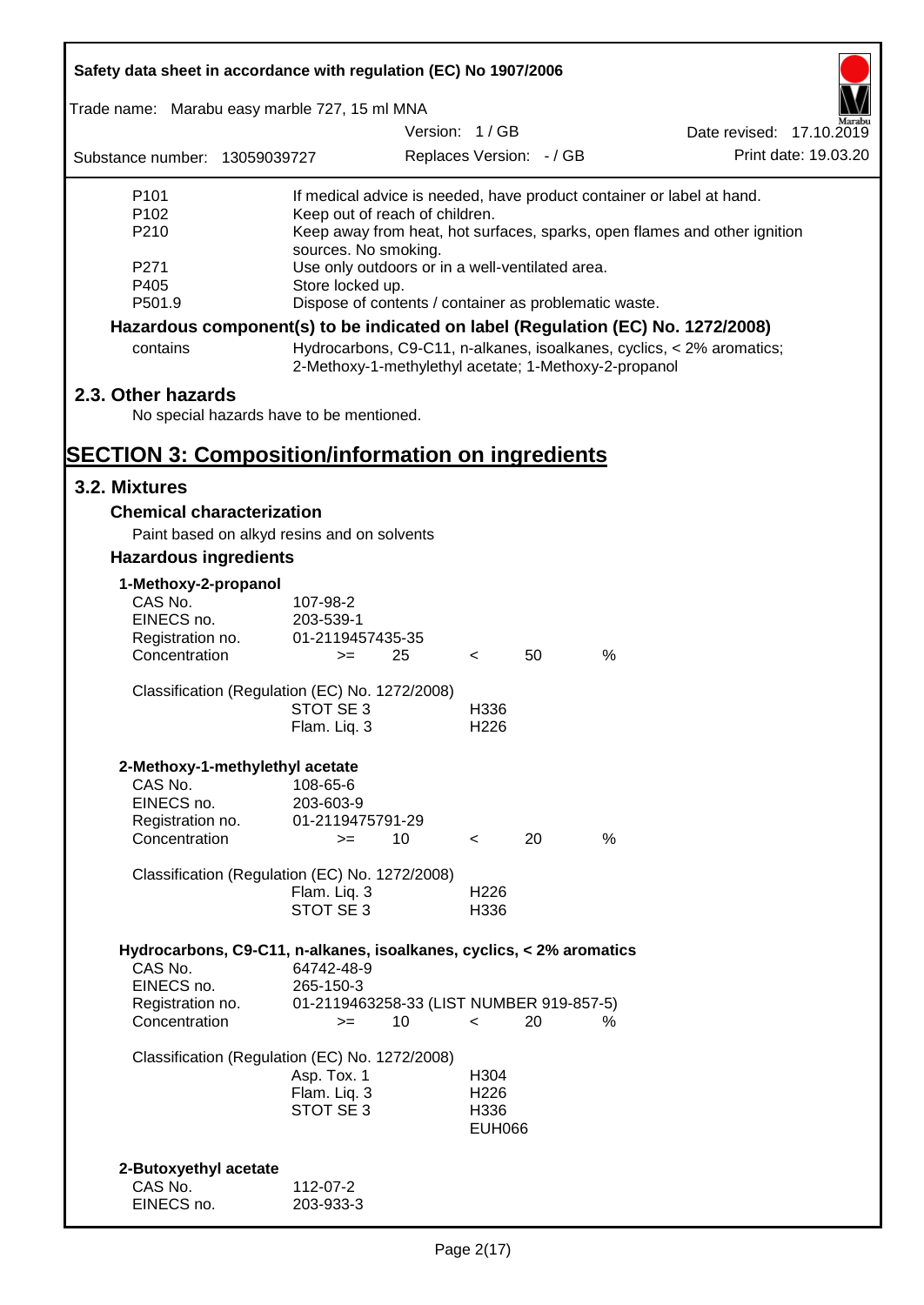# **Safety data sheet in accordance with regulation (EC) No 1907/2006** Substance number: 13059039727 Version: 1 / GB Replaces Version:  $-$  / GB Print date: 19.03.20 Date revised: 17.10.2019 Trade name: Marabu easy marble 727, 15 ml MNA Registration no. 01-2119475112-47  $\text{Concentration}$   $\geq$  1 < 10 % Classification (Regulation (EC) No. 1272/2008) Acute Tox. 4 H332 Acute Tox. 4 H312 Acute Tox. 4 H302 **2-Methoxypropanol** CAS No. 1589-47-5 EINECS no. 216-455-5  $\text{Concentration}$   $\rightarrow$  0.1 < 0.3 % Classification (Regulation (EC) No. 1272/2008) Skin Irrit. 2 H315 STOT SE 3 H335 Repr. 1B H360D Flam. Liq. 3 H226 Eye Dam. 1 H318

# **SECTION 4: First aid measures**

# **4.1. Description of first aid measures**

## **General information**

In all cases of doubt, or when symptoms persist, seek medical attention. Never give anything by mouth to an unconscious person. If unconscious place in recovery position and seek medical advice.

### **After inhalation**

Remove to fresh air, keep patient warm and at rest. If breathing is irregular or stopped, administer artificial respiration.

### **After skin contact**

Remove contaminated clothing. Wash skin thoroughly with soap and water or use recognised skin cleanser. Do NOT use solvents or thinners.

### **After eye contact**

Remove contact lenses, irrigate copiously with clean, fresh water, holding the eyelids apart for at least 10 minutes and seek immediate medical advice.

#### **After ingestion**

If accidentally swallowed rinse the mouth with plenty of water (only if the person is conscious) and obtain immediate medical attention. Keep at rest. Do NOT induce vomiting.

# **4.2. Most important symptoms and effects, both acute and delayed**

Until now no symptoms known so far.

# **4.3. Indication of any immediate medical attention and special treatment needed**

## **Hints for the physician / treatment**

Treat symptomatically

# **SECTION 5: Firefighting measures**

# **5.1. Extinguishing media**

# **Suitable extinguishing media**

Recommended: alcohol resistant foam, CO2, powders, water spray/mist, Not be used for safety reasons: water jet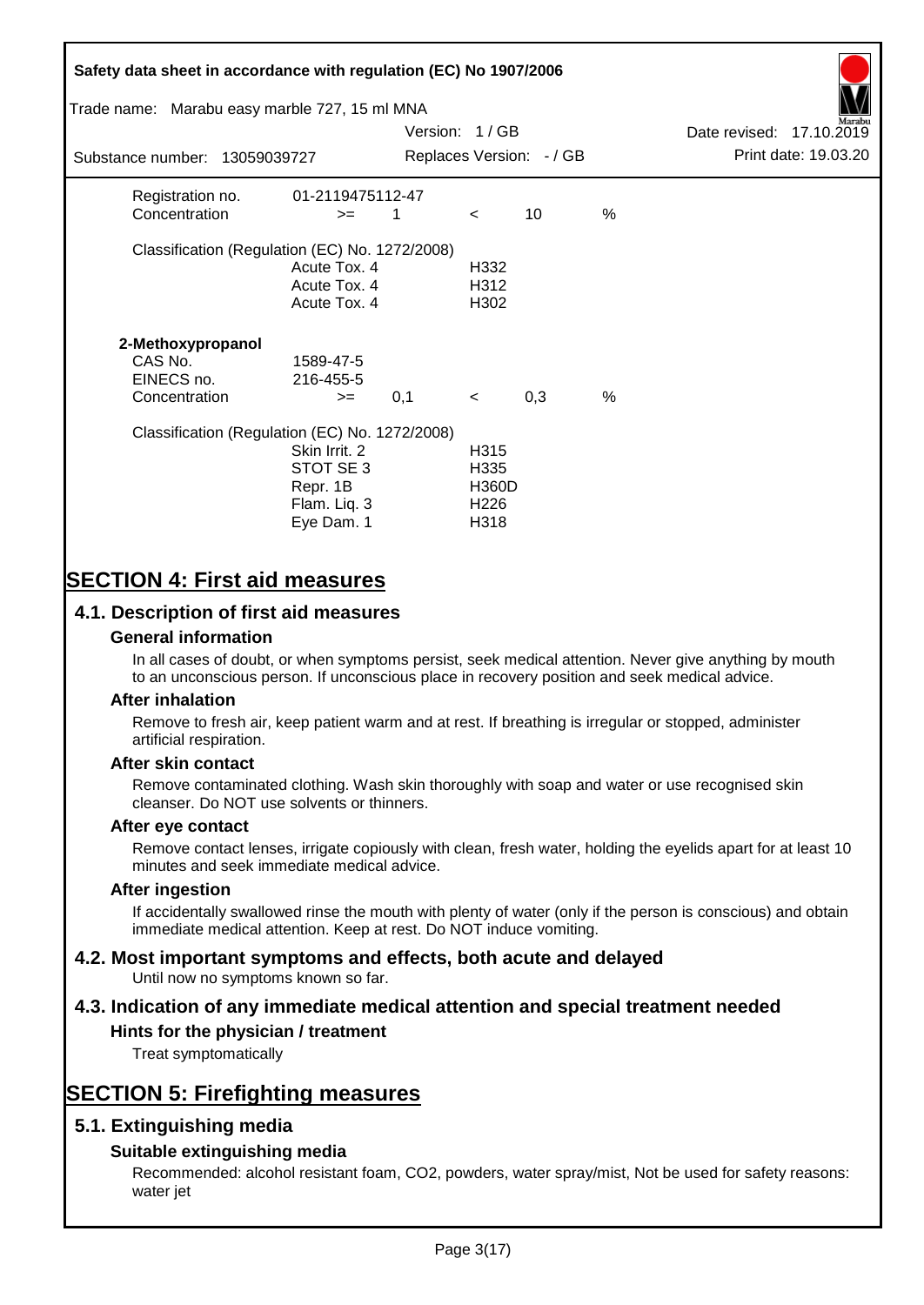#### **Safety data sheet in accordance with regulation (EC) No 1907/2006**

Trade name: Marabu easy marble 727, 15 ml MNA

Version: 1 / GB

Replaces Version: - / GB Print date: 19.03.20 Date revised: 17.10.2

Substance number: 13059039727

# **5.2. Special hazards arising from the substance or mixture**

In the event of fire the following can be released: Carbon dioxide (CO2); Carbon monoxide (CO); dense black smoke; Nitrogen oxides (NOx)

# **5.3. Advice for firefighters**

### **Special protective equipment for fire-fighting**

Cool closed containers exposed to fire with water. Do not allow run-off from fire fighting to enter drains or water courses.

# **SECTION 6: Accidental release measures**

### **6.1. Personal precautions, protective equipment and emergency procedures**

Exclude sources of ignition and ventilate the area. Avoid breathing vapours. Refer to protective measures listed in Sections 7 and 8.

#### **6.2. Environmental precautions**

Do not allow to enter drains or waterways. If the product contaminates lakes, rivers or sewage, inform appropriate authorities in accordance with local regulations.

#### **6.3. Methods and material for containment and cleaning up**

Contain and collect spillage with non-combustible absorbent materials, e.g. sand, earth, vermiculite, diatomaceous earth and place in container for disposal according to local regulations (see section 13). Clean preferably with a detergent - avoid use of solvents.

#### **6.4. Reference to other sections**

Information regarding Safe handling, see Section 7. Information regarding personal protective measures, see Section 8. Information regarding waste disposal, see Section 13.

# **SECTION 7: Handling and storage**

# **7.1. Precautions for safe handling**

### **Advice on safe handling**

Prevent the creation of flammable or explosive concentrations of vapour in air and avoid vapour concentration higher than the occupational exposure limits. In addition, the product should only be used in areas from which all naked lights and other sources of ignition have been excluded. Electrical equipment should be protected to the appropriate standard. Mixture may charge electrostatically: always use earthing leads when transferring from one container to another. Operators should wear anti-static footwear and clothing and floors should be of the conducting type. Isolate from sources of heat, sparks and open flame. No sparking tools should be used. Avoid skin and eye contact. Avoid the inhalation of particulates and spray mist arising from the application of this mixture. Smoking, eating and drinking shall be prohibited in application area. For personal protection see Section 8. Never use pressure to empty: container is not a pressure vessel. Always keep in containers of same material as the original one. Comply with the health and safety at work laws. Do not allow to enter drains or water courses.

### **Advice on protection against fire and explosion**

Vapours are heavier than air and may spread along floors. Vapours may form explosive mixtures with air.

### **Classification of fires / temperature class / Ignition group / Dust explosion class**

Classification of fires B (Combustible liquid substances) Temperature class T4

# **7.2. Conditions for safe storage, including any incompatibilities Requirements for storage rooms and vessels**

Electrical installations/working materials must comply with the local applied technological safety standards. Storage rooms in which filling operations take place must have a conducting floor. Store in accordance with national regulation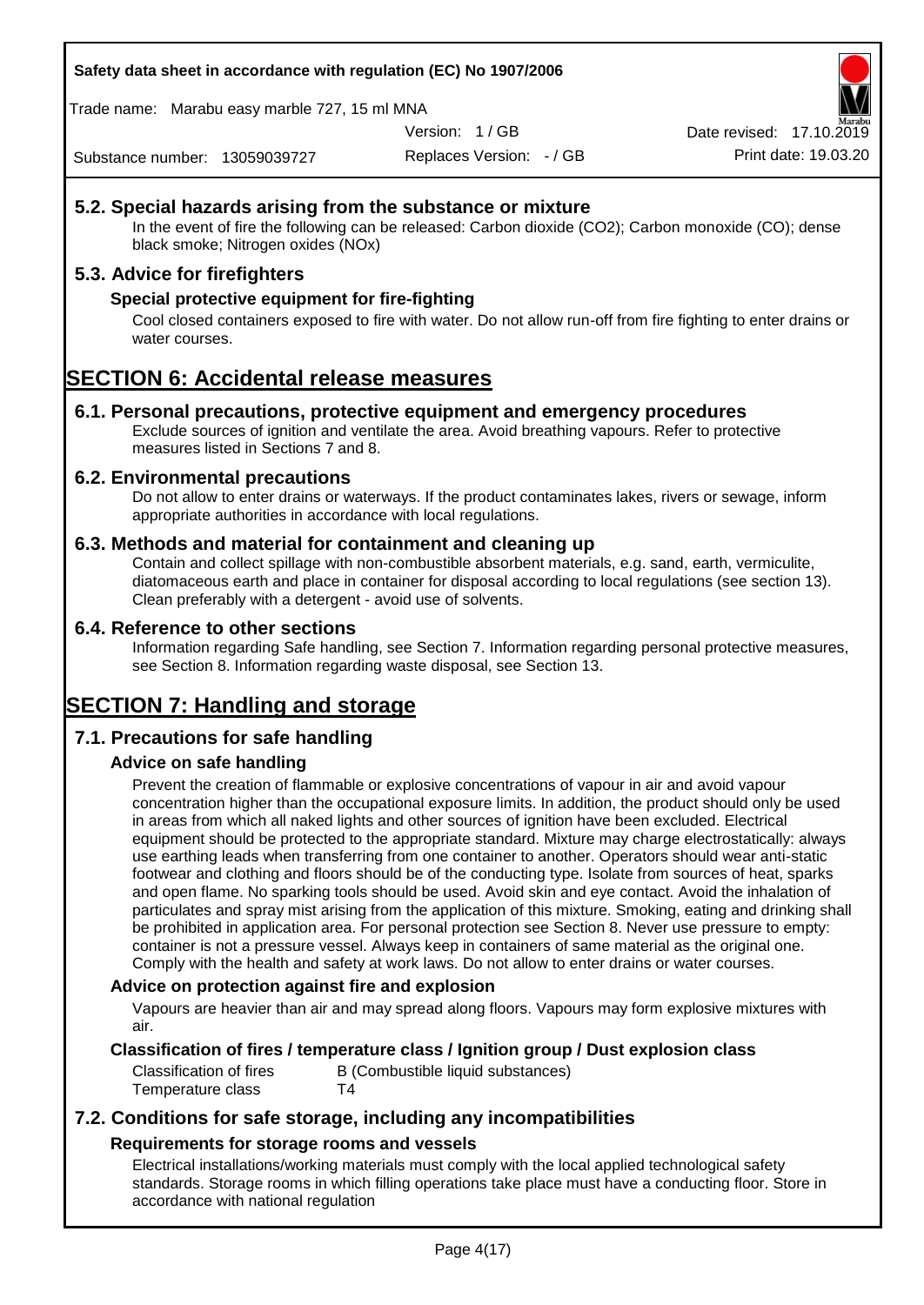| Safety data sheet in accordance with regulation (EC) No 1907/2006                                                                   |                                                 |                          |                                                                                                                                                                                                                |
|-------------------------------------------------------------------------------------------------------------------------------------|-------------------------------------------------|--------------------------|----------------------------------------------------------------------------------------------------------------------------------------------------------------------------------------------------------------|
| Trade name: Marabu easy marble 727, 15 ml MNA                                                                                       |                                                 |                          |                                                                                                                                                                                                                |
|                                                                                                                                     | Version: 1/GB                                   |                          | Date revised: 17.10.2019                                                                                                                                                                                       |
| Substance number: 13059039727                                                                                                       |                                                 | Replaces Version: - / GB | Print date: 19.03.20                                                                                                                                                                                           |
| Hints on storage assembly                                                                                                           |                                                 |                          |                                                                                                                                                                                                                |
| Store away from oxidising agents, from strongly alkaline and strongly acid materials.                                               |                                                 |                          |                                                                                                                                                                                                                |
| <b>Further information on storage conditions</b>                                                                                    |                                                 |                          |                                                                                                                                                                                                                |
| Observe label precautions. Store between 15 and 30 °C in a dry, well ventilated place away from<br>kept upright to prevent leakage. |                                                 |                          | sources of heat and direct sunlight. Keep container tightly closed. Keep away from sources of ignition.<br>No smoking. Prevent unauthorised access. Containers which are opened must be carefully resealed and |
| 7.3. Specific end use(s)<br>Paint                                                                                                   |                                                 |                          |                                                                                                                                                                                                                |
| <b>SECTION 8: Exposure controls/personal protection</b>                                                                             |                                                 |                          |                                                                                                                                                                                                                |
| 8.1. Control parameters                                                                                                             |                                                 |                          |                                                                                                                                                                                                                |
| <b>Exposure limit values</b>                                                                                                        |                                                 |                          |                                                                                                                                                                                                                |
| 2-Methoxy-1-methylethyl acetate                                                                                                     |                                                 |                          |                                                                                                                                                                                                                |
| List                                                                                                                                | EH40                                            |                          |                                                                                                                                                                                                                |
| Type                                                                                                                                | WEL                                             |                          |                                                                                                                                                                                                                |
| Value                                                                                                                               | 274<br>mg/m <sup>3</sup>                        | 50                       | ppm(V)                                                                                                                                                                                                         |
| Short term exposure limit<br>Skin resorption / sensibilisation: Sk;                                                                 | mg/m <sup>3</sup><br>548<br><b>Status: 2011</b> | 100                      | ppm(V)                                                                                                                                                                                                         |
| 1-Methoxy-2-propanol                                                                                                                |                                                 |                          |                                                                                                                                                                                                                |
| List                                                                                                                                | <b>EH40</b>                                     |                          |                                                                                                                                                                                                                |
| <b>Type</b><br>Value                                                                                                                | WEL<br>375<br>mg/m <sup>3</sup>                 | 100                      | ppm(V)                                                                                                                                                                                                         |
| Short term exposure limit<br>Skin resorption / sensibilisation: Sk;                                                                 | 560<br>mg/m <sup>3</sup><br><b>Status: 2011</b> | 150                      | ppm(V)                                                                                                                                                                                                         |
| 2-Butoxyethyl acetate                                                                                                               |                                                 |                          |                                                                                                                                                                                                                |
| List                                                                                                                                | EH40                                            |                          |                                                                                                                                                                                                                |
| Type                                                                                                                                | <b>WEL</b>                                      |                          |                                                                                                                                                                                                                |
| Value                                                                                                                               | 133                                             | 20                       | ppm(V)                                                                                                                                                                                                         |
| Short term exposure limit<br>Skin resorption / sensibilisation: Sk;                                                                 | 332<br><b>Status: 2011</b>                      | 50                       | ppm(V)                                                                                                                                                                                                         |
| <b>Derived No/Minimal Effect Levels (DNEL/DMEL)</b>                                                                                 |                                                 |                          |                                                                                                                                                                                                                |
| Hydrocarbons, C9-C11, n-alkanes, isoalkanes, cyclics, < 2% aromatics                                                                |                                                 |                          |                                                                                                                                                                                                                |
| Type of value                                                                                                                       | Derived No Effect Level (DNEL)                  |                          |                                                                                                                                                                                                                |
| Reference group                                                                                                                     | Worker                                          |                          |                                                                                                                                                                                                                |
| Duration of exposure                                                                                                                | Long term                                       |                          |                                                                                                                                                                                                                |
| Route of exposure                                                                                                                   | dermal                                          |                          |                                                                                                                                                                                                                |
| Mode of action<br>Concentration                                                                                                     | Systemic effects<br>300                         |                          | mg/kg                                                                                                                                                                                                          |
| Type of value                                                                                                                       | Derived No Effect Level (DNEL)                  |                          |                                                                                                                                                                                                                |
| Reference group                                                                                                                     | Consumer                                        |                          |                                                                                                                                                                                                                |
| Duration of exposure                                                                                                                | Long term                                       |                          |                                                                                                                                                                                                                |
| Route of exposure                                                                                                                   | oral                                            |                          |                                                                                                                                                                                                                |
| Mode of action<br>Concentration                                                                                                     | Systemic effects<br>300                         |                          | mg/kg                                                                                                                                                                                                          |
| Type of value                                                                                                                       | Derived No Effect Level (DNEL)                  |                          |                                                                                                                                                                                                                |
| Reference group                                                                                                                     | Consumer                                        |                          |                                                                                                                                                                                                                |
| Duration of exposure                                                                                                                | Long term                                       |                          |                                                                                                                                                                                                                |
| Route of exposure                                                                                                                   | dermal                                          |                          |                                                                                                                                                                                                                |
| Mode of action                                                                                                                      | Systemic effects                                |                          |                                                                                                                                                                                                                |
| Concentration                                                                                                                       | 300                                             |                          | mg/kg                                                                                                                                                                                                          |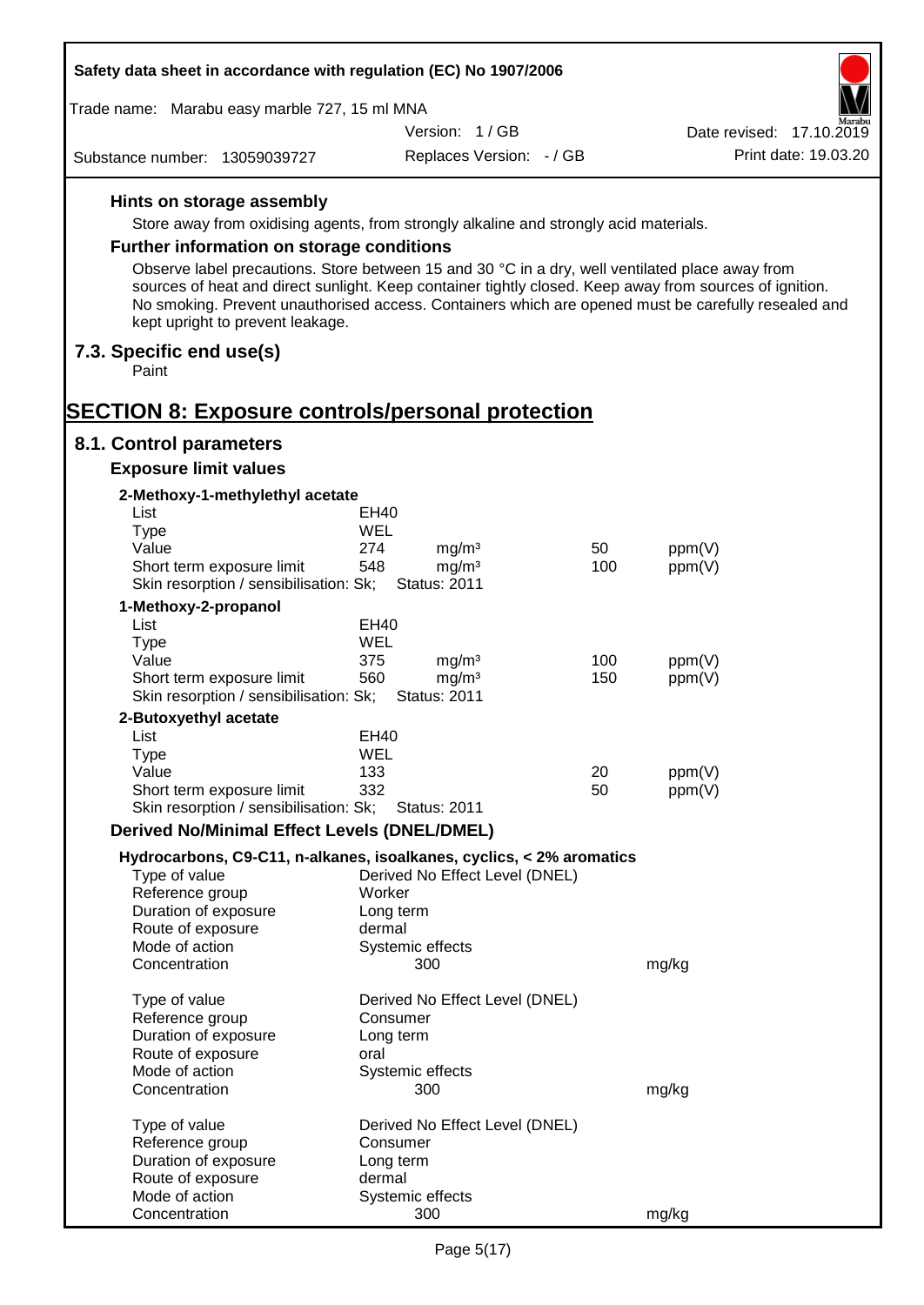| Safety data sheet in accordance with regulation (EC) No 1907/2006 |                                |                          |  |  |  |  |  |  |
|-------------------------------------------------------------------|--------------------------------|--------------------------|--|--|--|--|--|--|
| Trade name: Marabu easy marble 727, 15 ml MNA                     |                                |                          |  |  |  |  |  |  |
|                                                                   | Version: 1/GB                  | Date revised: 17.10.2019 |  |  |  |  |  |  |
| Substance number: 13059039727                                     | Replaces Version: - / GB       | Print date: 19.03.20     |  |  |  |  |  |  |
| Type of value                                                     | Derived No Effect Level (DNEL) |                          |  |  |  |  |  |  |
| Reference group                                                   | Consumer                       |                          |  |  |  |  |  |  |
| Duration of exposure                                              | Long term                      |                          |  |  |  |  |  |  |
| Route of exposure                                                 | inhalative                     |                          |  |  |  |  |  |  |
| Mode of action                                                    | Systemic effects               |                          |  |  |  |  |  |  |
| Concentration                                                     | 900                            | mg/m <sup>3</sup>        |  |  |  |  |  |  |
| Type of value                                                     | Derived No Effect Level (DNEL) |                          |  |  |  |  |  |  |
| Reference group                                                   | Worker                         |                          |  |  |  |  |  |  |
| Duration of exposure                                              | Long term                      |                          |  |  |  |  |  |  |
| Route of exposure                                                 | inhalative                     |                          |  |  |  |  |  |  |
| Mode of action                                                    | Systemic effects               |                          |  |  |  |  |  |  |
| Concentration                                                     | 1500                           | mg/m <sup>3</sup>        |  |  |  |  |  |  |
| 2-Methoxy-1-methylethyl acetate                                   |                                |                          |  |  |  |  |  |  |
| Type of value                                                     | Derived No Effect Level (DNEL) |                          |  |  |  |  |  |  |
| Reference group                                                   | Worker                         |                          |  |  |  |  |  |  |
| Duration of exposure                                              | Long term                      |                          |  |  |  |  |  |  |
| Route of exposure                                                 | dermal                         |                          |  |  |  |  |  |  |
| Mode of action                                                    | Systemic effects               |                          |  |  |  |  |  |  |
| Concentration                                                     | 796                            | mg/kg/d                  |  |  |  |  |  |  |
| Type of value                                                     | Derived No Effect Level (DNEL) |                          |  |  |  |  |  |  |
| Reference group                                                   | Worker                         |                          |  |  |  |  |  |  |
| Duration of exposure                                              | Long term                      |                          |  |  |  |  |  |  |
| Route of exposure                                                 | inhalative                     |                          |  |  |  |  |  |  |
| Mode of action                                                    | Systemic effects               |                          |  |  |  |  |  |  |
| Concentration                                                     | 275                            | mg/m <sup>3</sup>        |  |  |  |  |  |  |
| Type of value                                                     | Derived No Effect Level (DNEL) |                          |  |  |  |  |  |  |
| Reference group                                                   | Consumer                       |                          |  |  |  |  |  |  |
| Duration of exposure                                              | Long term                      |                          |  |  |  |  |  |  |
| Route of exposure                                                 | dermal                         |                          |  |  |  |  |  |  |
| Mode of action                                                    | Systemic effects               |                          |  |  |  |  |  |  |
| Concentration                                                     | 320                            | mg/kg/d                  |  |  |  |  |  |  |
| Type of value                                                     | Derived No Effect Level (DNEL) |                          |  |  |  |  |  |  |
| Reference group                                                   | Consumer                       |                          |  |  |  |  |  |  |
| Duration of exposure                                              | Long term                      |                          |  |  |  |  |  |  |
| Route of exposure                                                 | inhalative                     |                          |  |  |  |  |  |  |
| Mode of action                                                    | Systemic effects               |                          |  |  |  |  |  |  |
| Concentration                                                     | 33                             | mg/m <sup>3</sup>        |  |  |  |  |  |  |
| Type of value                                                     | Derived No Effect Level (DNEL) |                          |  |  |  |  |  |  |
| Reference group                                                   | Consumer                       |                          |  |  |  |  |  |  |
| Duration of exposure                                              | Long term                      |                          |  |  |  |  |  |  |
| Route of exposure                                                 | inhalative                     |                          |  |  |  |  |  |  |
| Mode of action                                                    | Local effects                  |                          |  |  |  |  |  |  |
| Concentration                                                     | 33                             | mg/m <sup>3</sup>        |  |  |  |  |  |  |
| Type of value                                                     | Derived No Effect Level (DNEL) |                          |  |  |  |  |  |  |
| Reference group                                                   | Consumer                       |                          |  |  |  |  |  |  |
| Duration of exposure                                              | Long term                      |                          |  |  |  |  |  |  |
| Route of exposure                                                 | oral                           |                          |  |  |  |  |  |  |
| Mode of action                                                    | Systemic effects               |                          |  |  |  |  |  |  |
| Concentration                                                     | 36                             | mg/kg/d                  |  |  |  |  |  |  |

Ī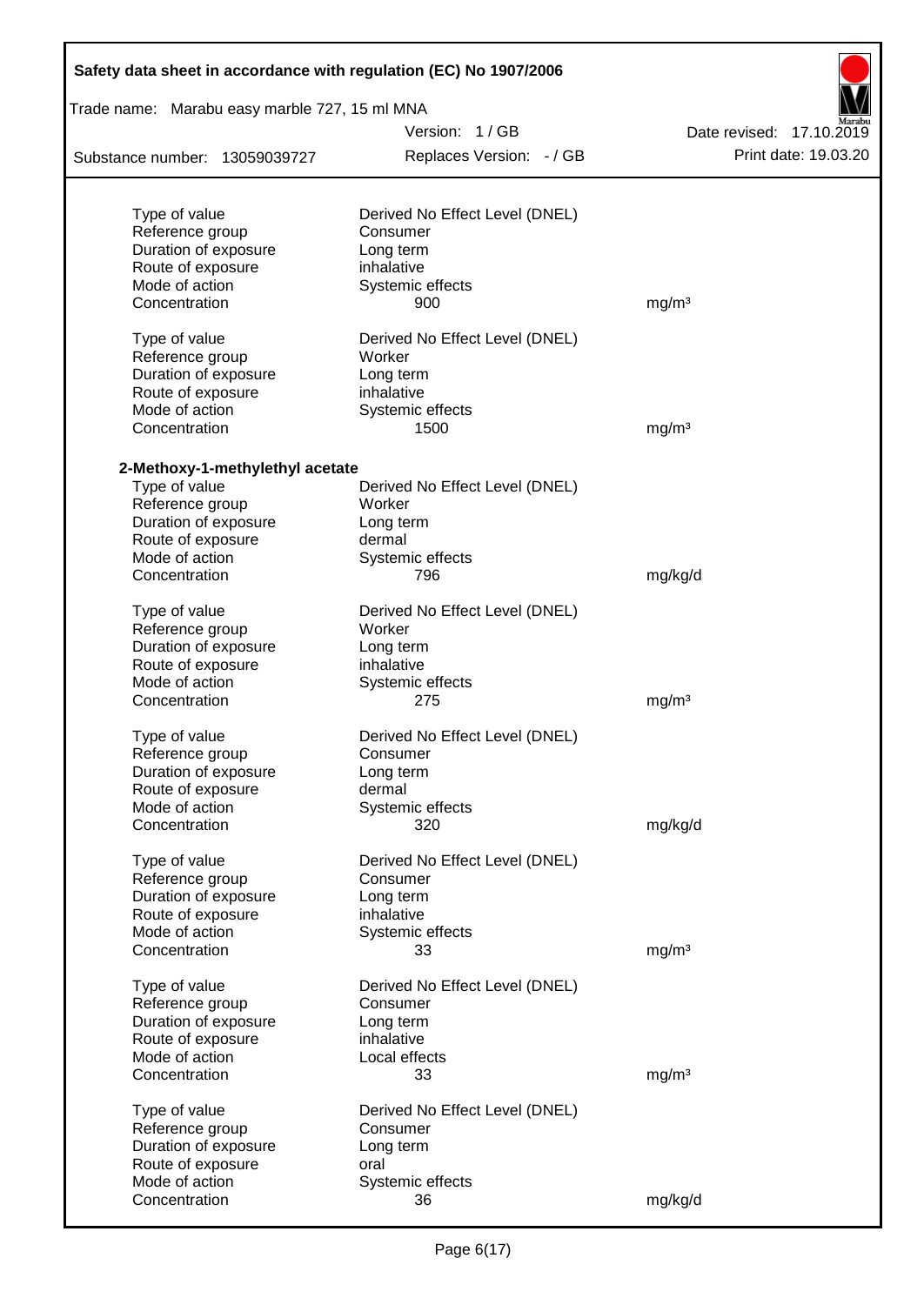| Safety data sheet in accordance with regulation (EC) No 1907/2006 |                                |                          |
|-------------------------------------------------------------------|--------------------------------|--------------------------|
| Trade name: Marabu easy marble 727, 15 ml MNA                     |                                |                          |
|                                                                   | Version: 1/GB                  | Date revised: 17.10.2019 |
| Substance number: 13059039727                                     | Replaces Version: - / GB       | Print date: 19.03.20     |
| Type of value                                                     | Derived No Effect Level (DNEL) |                          |
| Reference group                                                   | Worker                         |                          |
| Duration of exposure                                              | Lifetime                       |                          |
| Route of exposure                                                 | inhalative                     |                          |
| Mode of action                                                    | Local effects                  |                          |
| Concentration                                                     | 550                            | mg/m <sup>3</sup>        |
| 1-Methoxy-2-propanol                                              |                                |                          |
| Type of value                                                     | Derived No Effect Level (DNEL) |                          |
| Reference group                                                   | Worker                         |                          |
| Duration of exposure                                              | Acute                          |                          |
| Route of exposure                                                 | inhalative                     |                          |
| Mode of action                                                    | Local effects                  |                          |
| Concentration                                                     | 553,5                          | mg/m <sup>3</sup>        |
| Type of value                                                     | Derived No Effect Level (DNEL) |                          |
| Reference group                                                   | Worker                         |                          |
| Duration of exposure                                              | Long term                      |                          |
| Route of exposure                                                 | dermal                         |                          |
| Mode of action                                                    | Systemic effects               |                          |
| Concentration                                                     | 50,6                           | mg/person/<br>d          |
| Type of value                                                     | Derived No Effect Level (DNEL) |                          |
| Reference group                                                   | Worker                         |                          |
| Duration of exposure                                              | Long term                      |                          |
| Route of exposure                                                 | inhalative                     |                          |
| Mode of action                                                    | Systemic effects               |                          |
| Concentration                                                     | 369                            | mg/m <sup>3</sup>        |
| Type of value                                                     | Derived No Effect Level (DNEL) |                          |
| Reference group                                                   | <b>General Population</b>      |                          |
| Duration of exposure                                              | Long term                      |                          |
| Route of exposure                                                 | dermal                         |                          |
| Mode of action                                                    | Systemic effects               |                          |
| Concentration                                                     | 18,1                           | mg/kg                    |
| Type of value                                                     | Derived No Effect Level (DNEL) |                          |
| Reference group                                                   | <b>General Population</b>      |                          |
| Duration of exposure                                              | Long term                      |                          |
| Route of exposure                                                 | inhalative                     |                          |
| Mode of action<br>Concentration                                   | Systemic effects<br>43,9       | mg/m <sup>3</sup>        |
|                                                                   |                                |                          |
| Type of value                                                     | Derived No Effect Level (DNEL) |                          |
| Reference group                                                   | <b>General Population</b>      |                          |
| Duration of exposure                                              | Long term                      |                          |
| Route of exposure<br>Mode of action                               | oral                           |                          |
| Concentration                                                     | Systemic effects<br>3,3        | mg/kg/d                  |
| 2-Butoxyethyl acetate                                             |                                |                          |
| Reference substance                                               | 2-Butoxyethyl acetate          |                          |
| Type of value                                                     | Derived No Effect Level (DNEL) |                          |
| Reference group                                                   | Worker                         |                          |
| Duration of exposure                                              | Long term                      |                          |
|                                                                   |                                |                          |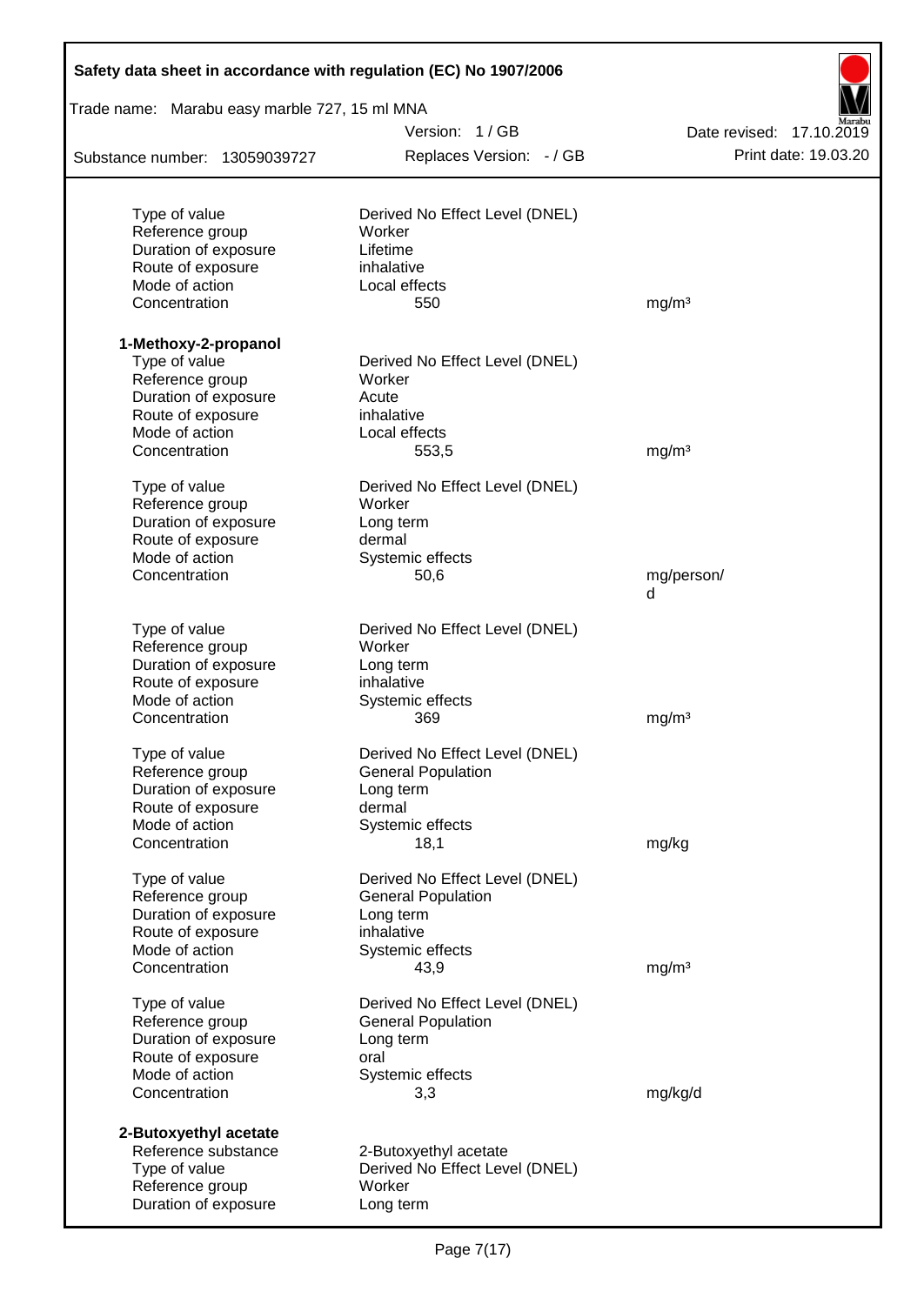| Safety data sheet in accordance with regulation (EC) No 1907/2006 |                                                             |                                                  |
|-------------------------------------------------------------------|-------------------------------------------------------------|--------------------------------------------------|
| Trade name: Marabu easy marble 727, 15 ml MNA                     |                                                             |                                                  |
| Substance number: 13059039727                                     | Version: 1/GB<br>Replaces Version: - / GB                   | Date revised: 17.10.2019<br>Print date: 19.03.20 |
| Route of exposure                                                 | inhalative                                                  |                                                  |
| Mode of action                                                    | Systemic effects                                            |                                                  |
| Concentration                                                     | 133                                                         | mg/m <sup>3</sup>                                |
|                                                                   | 2-Butoxyethyl acetate                                       |                                                  |
| Type of value                                                     | Derived No Effect Level (DNEL)                              |                                                  |
| Reference group                                                   | Worker                                                      |                                                  |
| Duration of exposure                                              | Short term                                                  |                                                  |
| Route of exposure                                                 | inhalative                                                  |                                                  |
| Mode of action<br>Concentration                                   | Local effects<br>333                                        | mg/m <sup>3</sup>                                |
|                                                                   |                                                             |                                                  |
|                                                                   | 2-Butoxyethyl acetate                                       |                                                  |
| Type of value                                                     | Derived No Effect Level (DNEL)                              |                                                  |
| Reference group                                                   | Worker                                                      |                                                  |
| Duration of exposure<br>Route of exposure                         | Long term<br>dermal                                         |                                                  |
| Mode of action                                                    | Systemic effects                                            |                                                  |
| Concentration                                                     | 169                                                         | mg/kg/d                                          |
|                                                                   |                                                             |                                                  |
| Type of value                                                     | 2-Butoxyethyl acetate<br>Derived No Effect Level (DNEL)     |                                                  |
| Reference group                                                   | Worker                                                      |                                                  |
| Duration of exposure                                              | Short term                                                  |                                                  |
| Route of exposure                                                 | dermal                                                      |                                                  |
| Mode of action                                                    | Systemic effects                                            |                                                  |
| Concentration                                                     | 120                                                         | mg/kg/d                                          |
|                                                                   | 2-Butoxyethyl acetate                                       |                                                  |
| Type of value                                                     | Derived No Effect Level (DNEL)                              |                                                  |
| Reference group                                                   | <b>General Population</b>                                   |                                                  |
| Duration of exposure                                              | Long term                                                   |                                                  |
| Route of exposure                                                 | inhalative                                                  |                                                  |
| Mode of action                                                    | Systemic effects                                            |                                                  |
| Concentration                                                     | 80                                                          | mg/m <sup>3</sup>                                |
|                                                                   | 2-Butoxyethyl acetate                                       |                                                  |
| Type of value                                                     | Derived No Effect Level (DNEL)                              |                                                  |
| Reference group                                                   | <b>General Population</b>                                   |                                                  |
| Duration of exposure                                              | Short term                                                  |                                                  |
| Route of exposure<br>Mode of action                               | inhalative<br>Local effects                                 |                                                  |
| Concentration                                                     | 200                                                         | mg/m <sup>3</sup>                                |
|                                                                   |                                                             |                                                  |
|                                                                   | 2-Butoxyethyl acetate                                       |                                                  |
| Type of value<br>Reference group                                  | Derived No Effect Level (DNEL)<br><b>General Population</b> |                                                  |
| Duration of exposure                                              | Long term                                                   |                                                  |
| Route of exposure                                                 | dermal                                                      |                                                  |
| Mode of action                                                    | Systemic effects                                            |                                                  |
| Concentration                                                     | 102                                                         | mg/kg/d                                          |
|                                                                   | 2-Butoxyethyl acetate                                       |                                                  |
| Type of value                                                     | Derived No Effect Level (DNEL)                              |                                                  |
| Reference group                                                   | <b>General Population</b>                                   |                                                  |
| Duration of exposure                                              | Short term                                                  |                                                  |
| Route of exposure                                                 | dermal                                                      |                                                  |
| Mode of action                                                    | Systemic effects                                            |                                                  |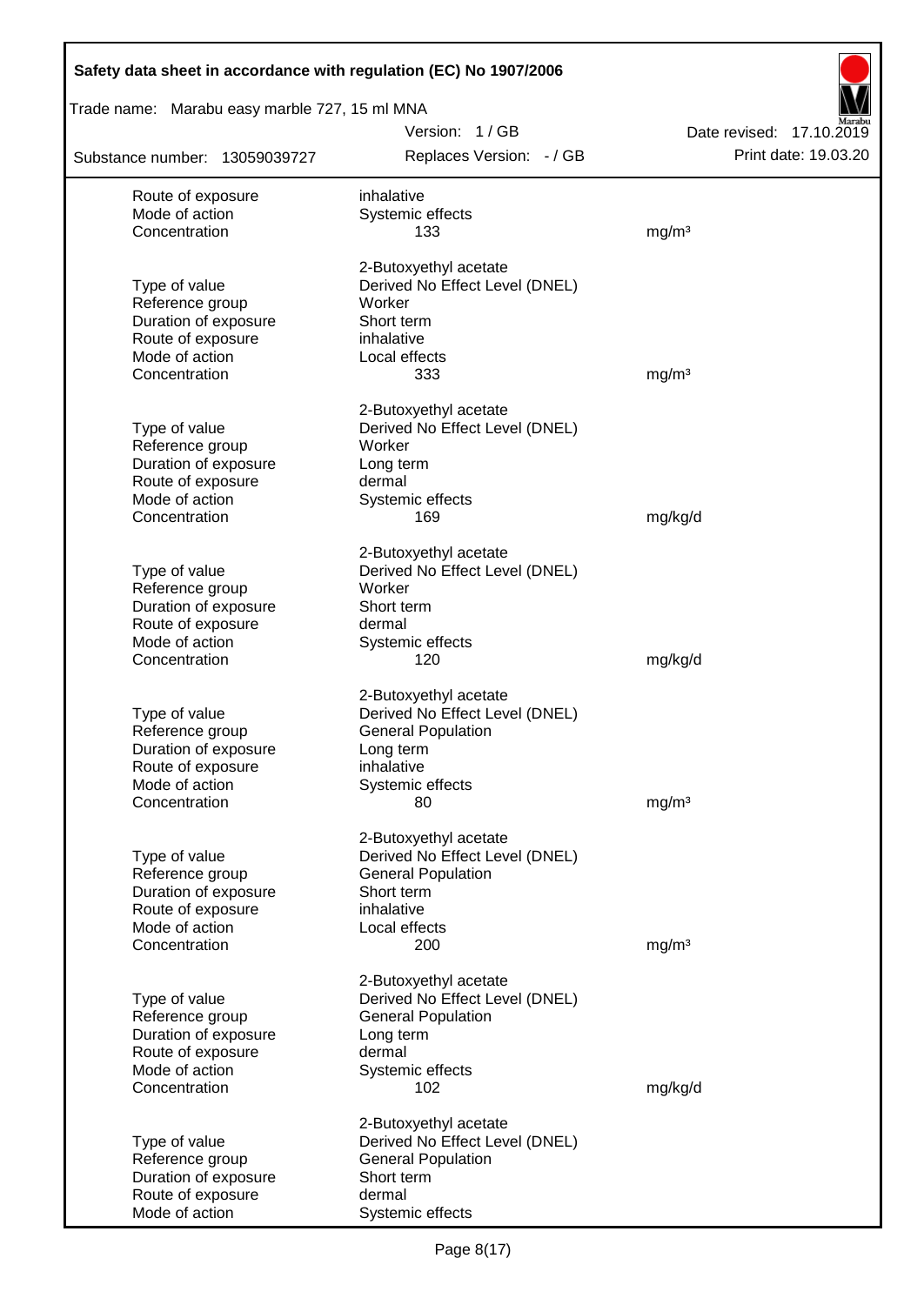| Safety data sheet in accordance with regulation (EC) No 1907/2006                                                |                                                                                                                                      |                          |
|------------------------------------------------------------------------------------------------------------------|--------------------------------------------------------------------------------------------------------------------------------------|--------------------------|
| Trade name: Marabu easy marble 727, 15 ml MNA                                                                    |                                                                                                                                      |                          |
|                                                                                                                  | Version: 1/GB                                                                                                                        | Date revised: 17.10.2019 |
| Substance number: 13059039727                                                                                    | Replaces Version: - / GB                                                                                                             | Print date: 19.03.20     |
| Concentration                                                                                                    | 72                                                                                                                                   | mg/kg/d                  |
| Type of value<br>Reference group<br>Duration of exposure<br>Route of exposure<br>Mode of action<br>Concentration | 2-Butoxyethyl acetate<br>Derived No Effect Level (DNEL)<br><b>General Population</b><br>Long term<br>oral<br>Systemic effects<br>8,6 | mg/kg/d                  |
| Type of value<br>Reference group<br>Duration of exposure<br>Route of exposure<br>Mode of action<br>Concentration | 2-Butoxyethyl acetate<br>Derived No Effect Level (DNEL)<br><b>General Population</b><br>Short term<br>oral<br>Systemic effects<br>36 | mg/kg/d                  |
| <b>Predicted No Effect Concentration (PNEC)</b>                                                                  |                                                                                                                                      |                          |
| 2-Methoxy-1-methylethyl acetate<br>Reference substance<br>Type of value<br><b>Type</b><br>Concentration          | 2-Methoxy-1-methylethyl acetate<br><b>PNEC</b><br>Freshwater<br>0,635                                                                | mg/l                     |
|                                                                                                                  |                                                                                                                                      |                          |
| Type of value<br><b>Type</b><br>Concentration                                                                    | <b>PNEC</b><br>Freshwater sediment<br>3,29                                                                                           | mg/kg                    |
| Type of value<br>Type<br>Concentration<br>Source                                                                 | <b>PNEC</b><br>Soil<br>0,29<br>Literature value                                                                                      | mg/kg                    |
| Type of value<br><b>Type</b><br>Concentration<br>Source                                                          | <b>PNEC</b><br>Sewage treatment plant (STP)<br>100<br>Literature value                                                               | mg/l                     |
| Type of value<br><b>Type</b><br>Concentration<br>Source                                                          | <b>PNEC</b><br>Marine sediment<br>0,329<br>Literature value                                                                          | mg/kg                    |
| Type of value<br><b>Type</b><br>Concentration                                                                    | <b>PNEC</b><br>Saltwater<br>0,0635                                                                                                   | mg/l                     |
| 1-Methoxy-2-propanol<br>Type of value<br><b>Type</b><br>Concentration                                            | <b>PNEC</b><br>Freshwater<br>10                                                                                                      | mg/l                     |
| Type of value<br><b>Type</b><br>Concentration                                                                    | <b>PNEC</b><br>Water<br>41,6                                                                                                         | mg/kg                    |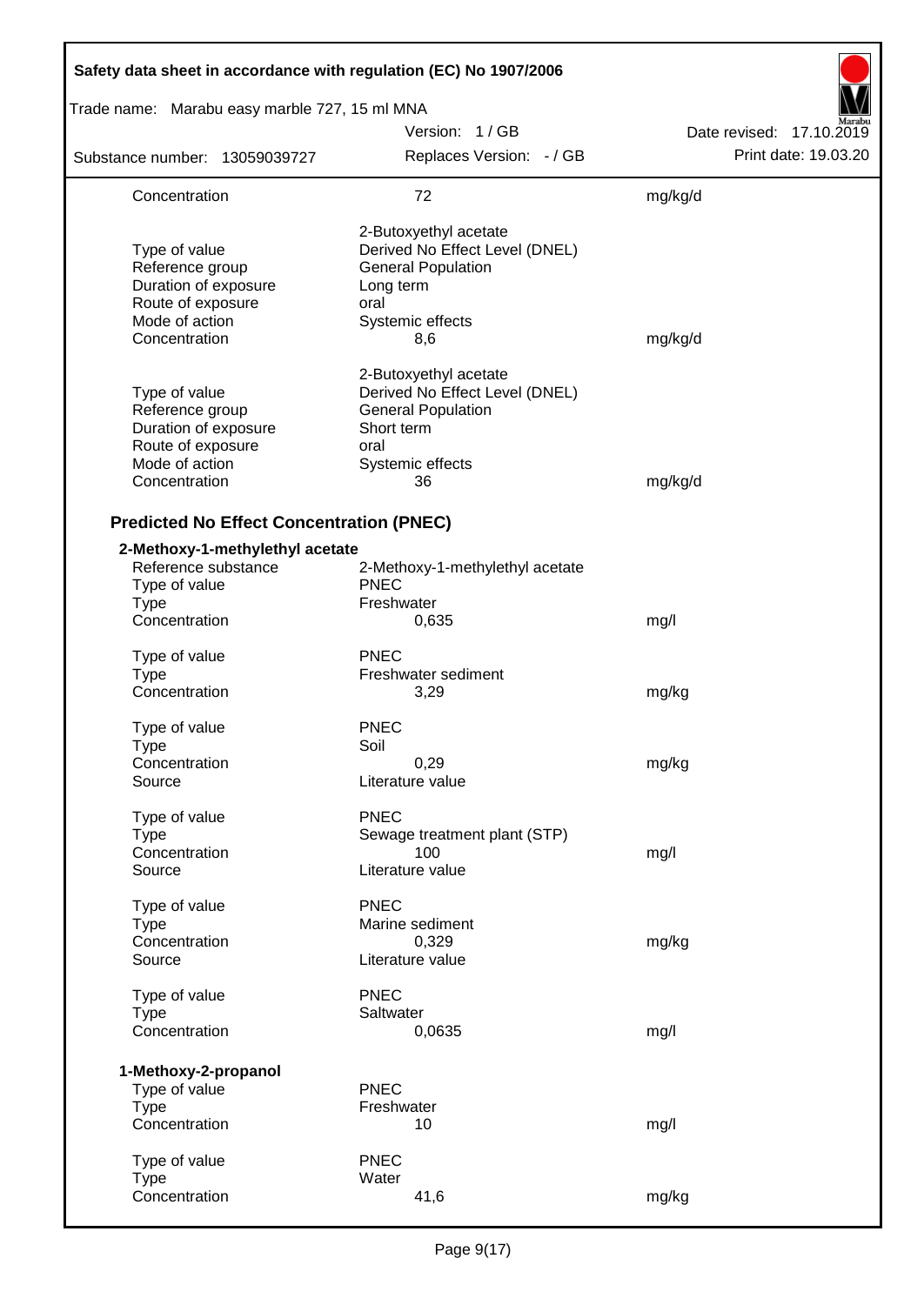| Safety data sheet in accordance with regulation (EC) No 1907/2006                                       |                                                                                      |                                                  |
|---------------------------------------------------------------------------------------------------------|--------------------------------------------------------------------------------------|--------------------------------------------------|
| Trade name: Marabu easy marble 727, 15 ml MNA                                                           | Version: 1 / GB                                                                      |                                                  |
| Substance number: 13059039727                                                                           | Replaces Version: - / GB                                                             | Date revised: 17.10.2019<br>Print date: 19.03.20 |
| Type of value<br><b>Type</b><br>Concentration                                                           | <b>PNEC</b><br>Sediment<br>41,6                                                      | mg/kg                                            |
| Type of value<br><b>Type</b><br>Concentration                                                           | <b>PNEC</b><br>Marine sediment<br>4,17                                               | mg/kg                                            |
| Type of value<br><b>Type</b><br>Concentration                                                           | <b>PNEC</b><br>Soil<br>2,47                                                          | mg/kg                                            |
| Type of value<br><b>Type</b><br>Concentration                                                           | <b>PNEC</b><br>Sewage treatment plant (STP)<br>100                                   | mg/l                                             |
| 2-Butoxyethyl acetate<br>Reference substance<br>Type of value<br><b>Type</b><br>Concentration<br>Source | 2-Butoxyethyl acetate<br><b>PNEC</b><br>Water<br>0,304<br>Literature value           | mg/l                                             |
| Type of value<br><b>Type</b><br>Concentration<br>Source                                                 | 2-Butoxyethyl acetate<br><b>PNEC</b><br>Aquatic<br>0,0304<br>Literature value        | g/                                               |
| Type of value<br><b>Type</b><br>Concentration<br>Source                                                 | 2-Butoxyethyl acetate<br><b>PNEC</b><br>Sediment<br>2,03<br>Literature value         | mg/kg                                            |
| Type of value<br><b>Type</b><br>Concentration<br>Source                                                 | 2-Butoxyethyl acetate<br><b>PNEC</b><br>Marine sediment<br>0,203<br>Literature value | mg/kg                                            |
| Type of value<br><b>Type</b><br>Concentration<br>Source                                                 | 2-Butoxyethyl acetate<br><b>PNEC</b><br>Soil<br>0,68<br>Literature value             | mg/kg                                            |

# **8.2. Exposure controls**

# **Exposure controls**

Provide adequate ventilation. Where reasonably practicable this should be achieved by the use of local exhaust ventilation and good general extraction. If these are not sufficient to maintain concentrations of particulates and solvent vapour below the OEL, suitable respiratory protection must be worn.

## **Respiratory protection**

If workers are exposed to concentrations above the exposure limit they must use appropriate, certified respirators. Full mask, filter A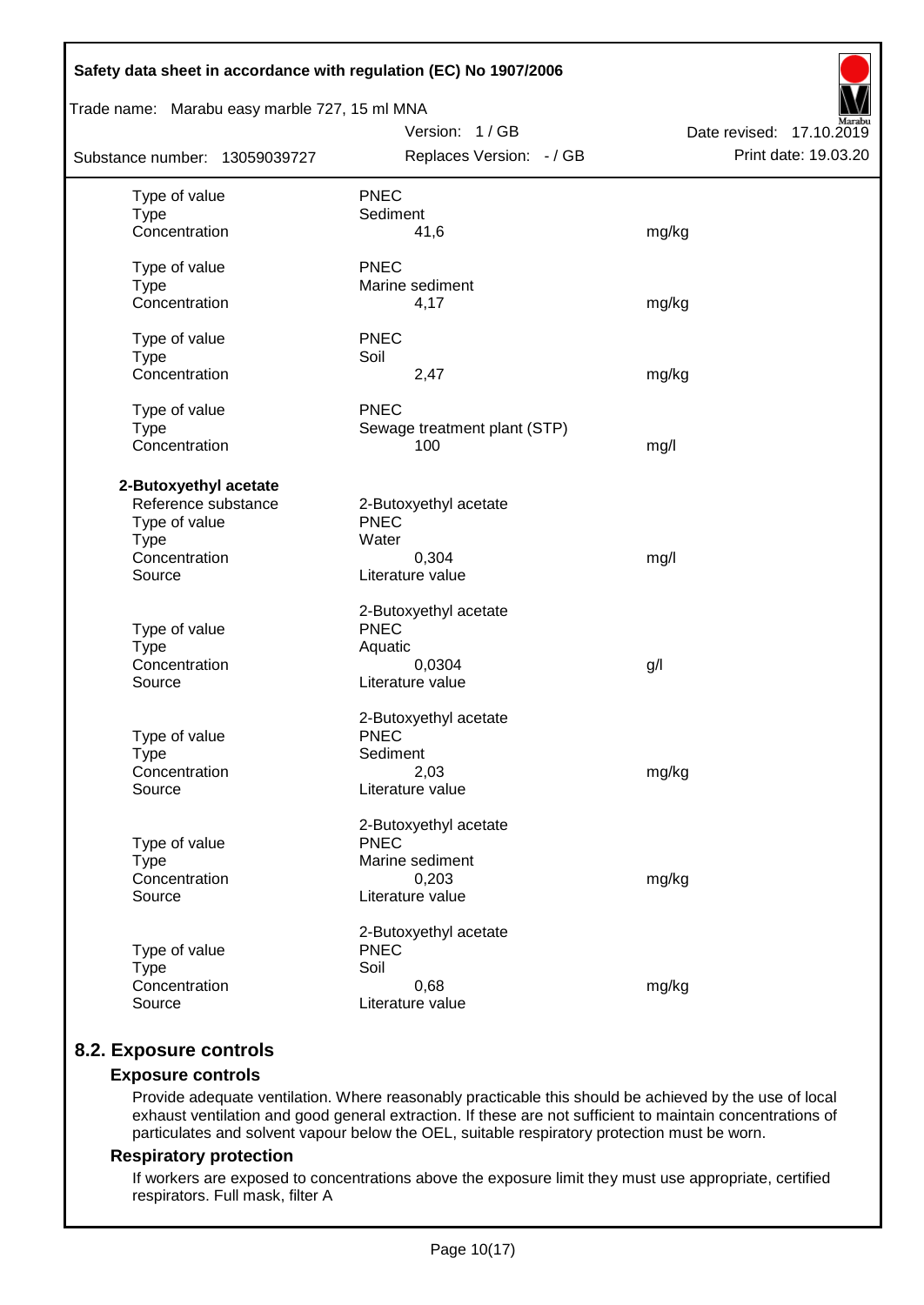| Safety data sheet in accordance with regulation (EC) No 1907/2006                                                                                |                          |                          |                                                                                                      |
|--------------------------------------------------------------------------------------------------------------------------------------------------|--------------------------|--------------------------|------------------------------------------------------------------------------------------------------|
| Trade name: Marabu easy marble 727, 15 ml MNA                                                                                                    |                          |                          |                                                                                                      |
|                                                                                                                                                  | Version: 1/GB            |                          | Date revised: 17.10.2019                                                                             |
| Substance number: 13059039727                                                                                                                    |                          | Replaces Version: - / GB | Print date: 19.03.20                                                                                 |
|                                                                                                                                                  |                          |                          |                                                                                                      |
| <b>Hand protection</b>                                                                                                                           |                          |                          |                                                                                                      |
| There is no one glove material or combination of materials that will give unlimited resistance to any<br>individual or combination of chemicals. |                          |                          |                                                                                                      |
| For prolonged or repeated handling nitrile rubber gloves with textile undergloves are required.                                                  |                          |                          |                                                                                                      |
| <b>Material thickness</b><br>$\geq$                                                                                                              | 0,5<br>mm                |                          |                                                                                                      |
| Breakthrough time<br>$\overline{\phantom{a}}$<br>The breakthrough time must be greater than the end use time of the product.                     | 30<br>min                |                          |                                                                                                      |
|                                                                                                                                                  |                          |                          | The instructions and information provided by the glove manufacturer on use, storage, maintenance and |
| replacement must be followed.                                                                                                                    |                          |                          |                                                                                                      |
| Gloves should be replaced regularly and if there is any sign of damage to the glove material.                                                    |                          |                          |                                                                                                      |
| Always ensure that gloves are free from defects and that they are stored and used correctly.                                                     |                          |                          | The performance or effectiveness of the glove may be reduced by physical/ chemical damage and poor   |
| maintenance.                                                                                                                                     |                          |                          |                                                                                                      |
| Barrier creams may help to protect the exposed areas of the skin, they should however not be applied                                             |                          |                          |                                                                                                      |
| once exposure has occurred.                                                                                                                      |                          |                          |                                                                                                      |
| Eye protection                                                                                                                                   |                          |                          |                                                                                                      |
| Use safety eyewear designed to protect against splash of liquids.                                                                                |                          |                          |                                                                                                      |
| <b>Body protection</b>                                                                                                                           |                          |                          |                                                                                                      |
| Cotton or cotton/synthetic overalls or coveralls are normally suitable.                                                                          |                          |                          |                                                                                                      |
|                                                                                                                                                  |                          |                          |                                                                                                      |
| <b>SECTION 9: Physical and chemical properties</b>                                                                                               |                          |                          |                                                                                                      |
| 9.1. Information on basic physical and chemical properties                                                                                       |                          |                          |                                                                                                      |
| <b>Form</b>                                                                                                                                      | Liquid                   |                          |                                                                                                      |
| <b>Colour</b><br><b>Odour</b>                                                                                                                    | coloured<br>solvent-like |                          |                                                                                                      |
|                                                                                                                                                  |                          |                          |                                                                                                      |
| <b>Odour threshold</b>                                                                                                                           |                          |                          |                                                                                                      |
| Remarks                                                                                                                                          | No data available        |                          |                                                                                                      |
| pH value                                                                                                                                         |                          |                          |                                                                                                      |
| Remarks                                                                                                                                          | Not applicable           |                          |                                                                                                      |
| <b>Melting point</b>                                                                                                                             |                          |                          |                                                                                                      |
| Remarks                                                                                                                                          | not determined           |                          |                                                                                                      |
| <b>Freezing point</b>                                                                                                                            |                          |                          |                                                                                                      |
| Remarks                                                                                                                                          | not determined           |                          |                                                                                                      |
| Initial boiling point and boiling range                                                                                                          |                          |                          |                                                                                                      |
| Value<br>Pressure                                                                                                                                | 120<br>appr.<br>1.013    | hPa                      | $\rm ^{\circ}C$                                                                                      |
| Source                                                                                                                                           | Literature value         |                          |                                                                                                      |
| <b>Flash point</b>                                                                                                                               |                          |                          |                                                                                                      |
| Value                                                                                                                                            | 30                       |                          | $\rm ^{\circ}C$                                                                                      |
| Method                                                                                                                                           | ASTM D 6450 (CCCFP)      |                          |                                                                                                      |
| Evaporation rate (ether $= 1$ ) :                                                                                                                |                          |                          |                                                                                                      |
| Remarks                                                                                                                                          | not determined           |                          |                                                                                                      |
| <b>Flammability (solid, gas)</b>                                                                                                                 |                          |                          |                                                                                                      |
| Not applicable                                                                                                                                   |                          |                          |                                                                                                      |
| Upper/lower flammability or explosive limits                                                                                                     |                          |                          |                                                                                                      |
|                                                                                                                                                  |                          |                          |                                                                                                      |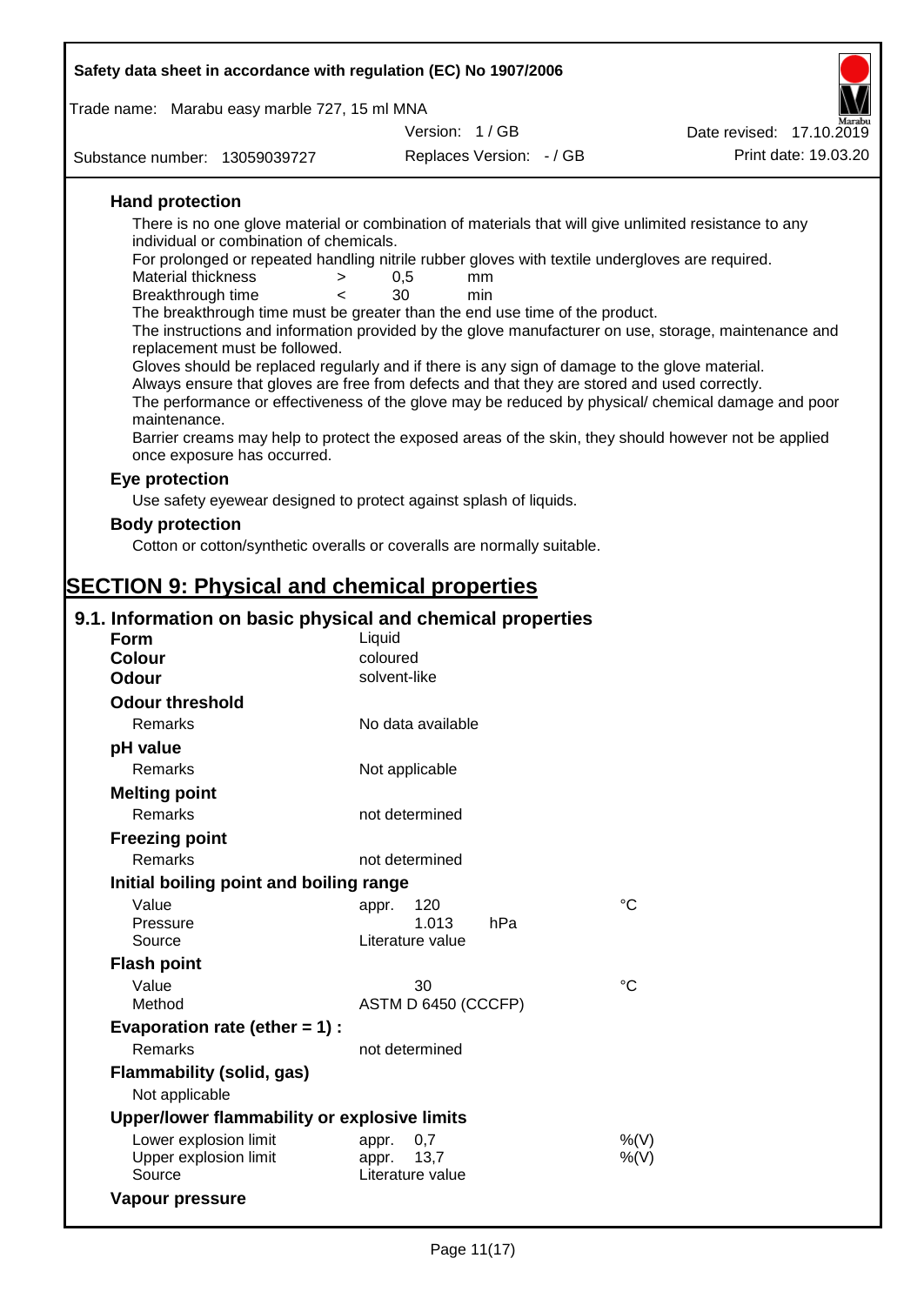| Safety data sheet in accordance with regulation (EC) No 1907/2006              |                                             |                 |    |                   |                                                  |
|--------------------------------------------------------------------------------|---------------------------------------------|-----------------|----|-------------------|--------------------------------------------------|
| Trade name: Marabu easy marble 727, 15 ml MNA<br>Substance number: 13059039727 | Version: 1 / GB<br>Replaces Version: - / GB |                 |    |                   | Date revised: 17.10.2019<br>Print date: 19.03.20 |
| Value<br>Temperature<br>Method                                                 | $\,8\,$<br>20<br>calculated                 | $\rm ^{\circ}C$ |    | hPa               |                                                  |
| <b>Vapour density</b>                                                          |                                             |                 |    |                   |                                                  |
| Remarks                                                                        | not determined                              |                 |    |                   |                                                  |
| <b>Density</b>                                                                 |                                             |                 |    |                   |                                                  |
| Value<br>Temperature<br>Method                                                 | 1,08<br>20<br><b>DIN EN ISO 2811</b>        | $\rm ^{\circ}C$ |    | g/cm <sup>3</sup> |                                                  |
| Solubility in water                                                            |                                             |                 |    |                   |                                                  |
| Remarks                                                                        | partially miscible                          |                 |    |                   |                                                  |
| <b>Partition coefficient: n-octanol/water</b>                                  |                                             |                 |    |                   |                                                  |
| Remarks                                                                        | Not applicable                              |                 |    |                   |                                                  |
| Ignition temperature                                                           |                                             |                 |    |                   |                                                  |
| Value<br>Source                                                                | 200<br>appr.<br>Literature value            |                 |    | $\rm ^{\circ}C$   |                                                  |
| <b>Viscosity</b>                                                               |                                             |                 |    |                   |                                                  |
| dynamic                                                                        |                                             |                 |    |                   |                                                  |
| Value                                                                          | 30                                          | to              | 50 | mPa.s             |                                                  |
| Temperature                                                                    | 40                                          | $\rm ^{\circ}C$ |    |                   |                                                  |
| <b>Efflux time</b>                                                             |                                             |                 |    |                   |                                                  |
| Value                                                                          | 25                                          | to              | 70 | s                 |                                                  |
| Temperature<br>Method                                                          | 20<br>DIN 53211 4 mm                        | $\rm ^{\circ}C$ |    |                   |                                                  |
| <b>Explosive properties</b>                                                    |                                             |                 |    |                   |                                                  |
| evaluation                                                                     | no                                          |                 |    |                   |                                                  |
| <b>Oxidising properties</b>                                                    |                                             |                 |    |                   |                                                  |
| evaluation                                                                     | None known                                  |                 |    |                   |                                                  |
| 9.2. Other information                                                         |                                             |                 |    |                   |                                                  |
| <b>Other information</b>                                                       |                                             |                 |    |                   |                                                  |

The physical specifications are approximate values and refer to the used safety relevant component(s).

# **SECTION 10: Stability and reactivity**

# **10.1. Reactivity**

No hazardous reactions when stored and handled according to prescribed instructions.

### **10.2. Chemical stability**

Stable under recommended storage and handling conditions (see section 7).

### **10.3. Possibility of hazardous reactions**

Keep away from oxidising agents, strongly alkaline and strongly acid materials in order to avoid exothermic reactions.

# **10.4. Conditions to avoid**

When exposed to high temperatures may produce hazardous decomposition products.

### **10.5. Incompatible materials**

No hazardous reactions when stored and handled according to prescribed instructions.

### **10.6. Hazardous decomposition products**

See chapter 5.2 (Firefighting measures - Special hazards arising from the substance or mixture).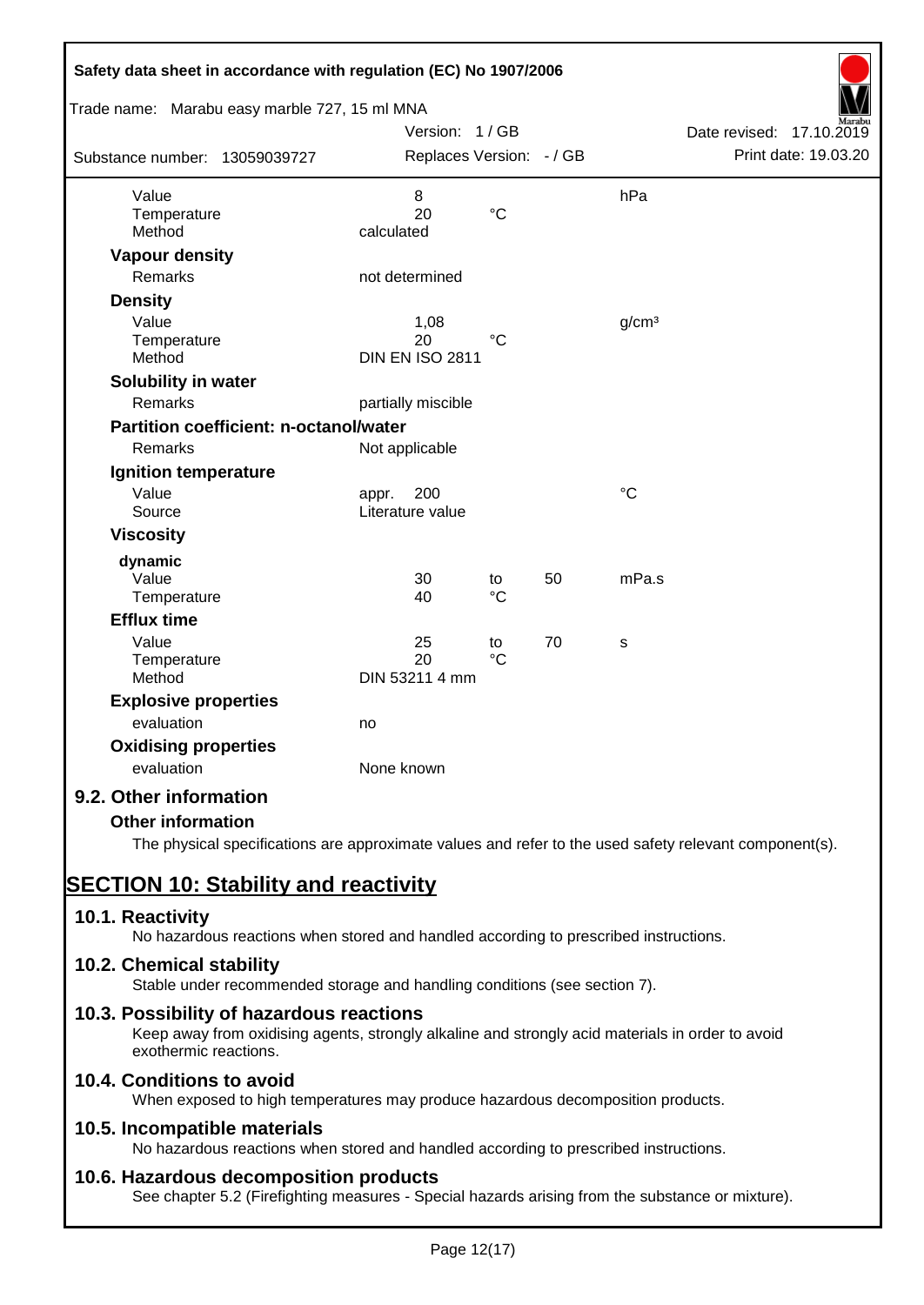| Safety data sheet in accordance with regulation (EC) No 1907/2006 |        |                                                                   |       |                                                                                                      |
|-------------------------------------------------------------------|--------|-------------------------------------------------------------------|-------|------------------------------------------------------------------------------------------------------|
| Trade name: Marabu easy marble 727, 15 ml MNA                     |        |                                                                   |       |                                                                                                      |
|                                                                   |        | Version: 1/GB                                                     |       | Date revised: 17.10.2019                                                                             |
| Substance number: 13059039727                                     |        | Replaces Version: - / GB                                          |       | Print date: 19.03.20                                                                                 |
|                                                                   |        |                                                                   |       |                                                                                                      |
|                                                                   |        |                                                                   |       |                                                                                                      |
| <b>SECTION 11: Toxicological information</b>                      |        |                                                                   |       |                                                                                                      |
| 11.1. Information on toxicological effects                        |        |                                                                   |       |                                                                                                      |
| <b>Acute oral toxicity (Components)</b>                           |        |                                                                   |       |                                                                                                      |
| 1-Methoxy-2-propanol                                              |        |                                                                   |       |                                                                                                      |
| <b>Species</b>                                                    | rat    |                                                                   |       |                                                                                                      |
| LD50                                                              |        | 5200                                                              | mg/kg |                                                                                                      |
| <b>Acute dermal toxicity (Components)</b>                         |        |                                                                   |       |                                                                                                      |
| 1-Methoxy-2-propanol                                              |        |                                                                   |       |                                                                                                      |
| Species                                                           | rabbit |                                                                   |       |                                                                                                      |
| LD50                                                              |        | 14000                                                             | mg/kg |                                                                                                      |
| <b>Acute inhalational toxicity</b><br>Remarks                     |        | Based on available data, the classification criteria are not met. |       |                                                                                                      |
| <b>Skin corrosion/irritation</b>                                  |        |                                                                   |       |                                                                                                      |
| Remarks                                                           |        |                                                                   |       |                                                                                                      |
|                                                                   |        | Based on available data, the classification criteria are not met. |       |                                                                                                      |
| Serious eye damage/irritation<br>Remarks                          |        | Based on available data, the classification criteria are not met. |       |                                                                                                      |
| <b>Sensitization</b>                                              |        |                                                                   |       |                                                                                                      |
| Remarks                                                           |        | Based on available data, the classification criteria are not met. |       |                                                                                                      |
| <b>Mutagenicity</b>                                               |        |                                                                   |       |                                                                                                      |
| Remarks                                                           |        | Based on available data, the classification criteria are not met. |       |                                                                                                      |
| <b>Reproductive toxicity</b>                                      |        |                                                                   |       |                                                                                                      |
| Remarks                                                           |        | Based on available data, the classification criteria are not met. |       |                                                                                                      |
| Carcinogenicity                                                   |        |                                                                   |       |                                                                                                      |
| Remarks                                                           |        | Based on available data, the classification criteria are not met. |       |                                                                                                      |
| <b>Specific Target Organ Toxicity (STOT)</b>                      |        |                                                                   |       |                                                                                                      |
|                                                                   |        |                                                                   |       |                                                                                                      |
| <b>Single exposure</b><br>Remarks                                 |        | The classification criteria are met.                              |       |                                                                                                      |
| evaluation                                                        |        | May cause drowsiness or dizziness.                                |       |                                                                                                      |
| <b>Repeated exposure</b>                                          |        |                                                                   |       |                                                                                                      |
| Remarks                                                           |        | Based on available data, the classification criteria are not met. |       |                                                                                                      |
| <b>Aspiration hazard</b>                                          |        |                                                                   |       |                                                                                                      |
| Based on available data, the classification criteria are not met. |        |                                                                   |       |                                                                                                      |
| <b>Experience in practice</b>                                     |        |                                                                   |       |                                                                                                      |
|                                                                   |        |                                                                   |       | Exposure to component solvents vapours concentration in excess of the stated occupational exposure   |
|                                                                   |        |                                                                   |       | limit may result in adverse health effects such as mucous membrane and respiratory system irritation |

and adverse effects on kidney, liver and central nervous system. Symptoms and signs include headache, dizziness, fatigue, muscular weakness, drowsiness and in extreme cases, loss of consciousness. Solvents may cause some of the above effects by absorption through the skin. Repeated or prolonged contact with the mixture may cause removal of natural fat from the skin resulting in non-allergic contact dermatitis and absorption through the skin. The liquid splashed in the eyes may cause irritation and reversible damage. Ingestion may cause nausea, diarrhoea and vomiting. This takes into account, where known, delayed and immediate effects and also chronic effects of components from short-term and long-term exposure by oral, inhalation and dermal routes of exposure and eye contact.

#### **Other information**

There are no data available on the mixture itself.

The mixture has been assessed following the additivity method of the CLP Regulation (EC) No 1272/2008 and classified for toxicological hazards accordingly.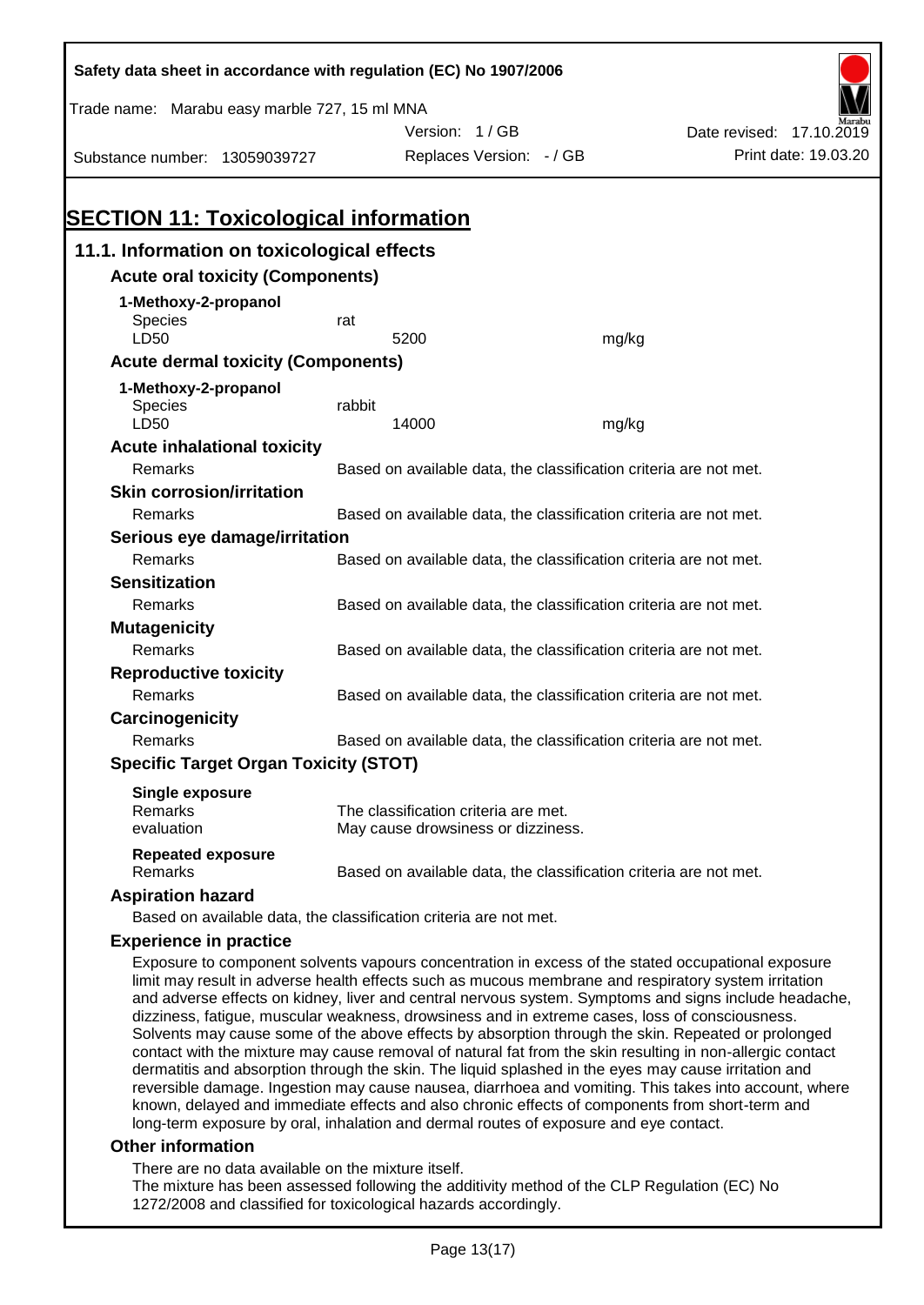| Safety data sheet in accordance with regulation (EC) No 1907/2006                                                                                                                                                                                                    |                   |                  |                                                    |      |                          |
|----------------------------------------------------------------------------------------------------------------------------------------------------------------------------------------------------------------------------------------------------------------------|-------------------|------------------|----------------------------------------------------|------|--------------------------|
| Trade name: Marabu easy marble 727, 15 ml MNA                                                                                                                                                                                                                        |                   |                  |                                                    |      |                          |
|                                                                                                                                                                                                                                                                      |                   |                  | Version: 1 / GB                                    |      | Date revised: 17.10.2019 |
| Substance number: 13059039727                                                                                                                                                                                                                                        |                   |                  | Replaces Version: - / GB                           |      | Print date: 19.03.20     |
| <b>SECTION 12: Ecological information</b>                                                                                                                                                                                                                            |                   |                  |                                                    |      |                          |
| 12.1. Toxicity                                                                                                                                                                                                                                                       |                   |                  |                                                    |      |                          |
| <b>General information</b>                                                                                                                                                                                                                                           |                   |                  |                                                    |      |                          |
| There are no data available on the mixture itself. Do not allow to enter drains or water courses. The<br>mixture has been assessed following the summation method of the CLP Regulation (EC) No 1272/2008<br>and is not classified as dangerous for the environment. |                   |                  |                                                    |      |                          |
| <b>Fish toxicity (Components)</b>                                                                                                                                                                                                                                    |                   |                  |                                                    |      |                          |
| 1-Methoxy-2-propanol                                                                                                                                                                                                                                                 |                   |                  |                                                    |      |                          |
| Species<br>LC <sub>0</sub>                                                                                                                                                                                                                                           |                   | 4600             | golden orfe (Leuciscus idus)                       |      |                          |
| Duration of exposure                                                                                                                                                                                                                                                 | $\geq$            | 96               | h                                                  | mg/l |                          |
| <b>Daphnia toxicity (Components)</b>                                                                                                                                                                                                                                 |                   |                  |                                                    |      |                          |
| 1-Methoxy-2-propanol                                                                                                                                                                                                                                                 |                   |                  |                                                    |      |                          |
| Species                                                                                                                                                                                                                                                              |                   | Daphnia magna    |                                                    |      |                          |
| <b>EC50</b><br>Duration of exposure                                                                                                                                                                                                                                  |                   | 23300<br>48      | h.                                                 | mg/l |                          |
| <b>Algae toxicity (Components)</b>                                                                                                                                                                                                                                   |                   |                  |                                                    |      |                          |
| 1-Methoxy-2-propanol                                                                                                                                                                                                                                                 |                   |                  |                                                    |      |                          |
| Species                                                                                                                                                                                                                                                              |                   | Desmodesmus      |                                                    |      |                          |
| <b>EC50</b>                                                                                                                                                                                                                                                          | $\geq$            | 1000             |                                                    | mg/l |                          |
| Duration of exposure<br><b>Bacteria toxicity (Components)</b>                                                                                                                                                                                                        |                   | 168              | h                                                  |      |                          |
|                                                                                                                                                                                                                                                                      |                   |                  |                                                    |      |                          |
| 1-Methoxy-2-propanol<br>Species                                                                                                                                                                                                                                      |                   | activated sludge |                                                    |      |                          |
| <b>EC50</b>                                                                                                                                                                                                                                                          | $\geq$            | 1000             |                                                    | mg/l |                          |
| 12.2. Persistence and degradability                                                                                                                                                                                                                                  |                   |                  |                                                    |      |                          |
| <b>General information</b>                                                                                                                                                                                                                                           |                   |                  |                                                    |      |                          |
| No data available                                                                                                                                                                                                                                                    |                   |                  |                                                    |      |                          |
| <b>Biodegradability (Components)</b>                                                                                                                                                                                                                                 |                   |                  |                                                    |      |                          |
| 1-Methoxy-2-propanol                                                                                                                                                                                                                                                 |                   |                  |                                                    |      |                          |
| Value<br>Duration of test                                                                                                                                                                                                                                            |                   | 90<br>28         | d                                                  | $\%$ |                          |
| evaluation                                                                                                                                                                                                                                                           |                   |                  | Readily biodegradable (according to OECD criteria) |      |                          |
| Method                                                                                                                                                                                                                                                               | <b>OECD 301 F</b> |                  |                                                    |      |                          |
| 12.3. Bioaccumulative potential                                                                                                                                                                                                                                      |                   |                  |                                                    |      |                          |
| <b>General information</b>                                                                                                                                                                                                                                           |                   |                  |                                                    |      |                          |
| There are no data available on the mixture itself.                                                                                                                                                                                                                   |                   |                  |                                                    |      |                          |
| <b>Partition coefficient: n-octanol/water</b>                                                                                                                                                                                                                        |                   |                  |                                                    |      |                          |
| Remarks                                                                                                                                                                                                                                                              |                   | Not applicable   |                                                    |      |                          |
| 12.4. Mobility in soil                                                                                                                                                                                                                                               |                   |                  |                                                    |      |                          |
| <b>General information</b>                                                                                                                                                                                                                                           |                   |                  |                                                    |      |                          |
| There are no data available on the mixture itself.                                                                                                                                                                                                                   |                   |                  |                                                    |      |                          |
| 12.5. Results of PBT and vPvB assessment                                                                                                                                                                                                                             |                   |                  |                                                    |      |                          |
| <b>General information</b>                                                                                                                                                                                                                                           |                   |                  |                                                    |      |                          |
| There are no data available on the mixture itself.                                                                                                                                                                                                                   |                   |                  |                                                    |      |                          |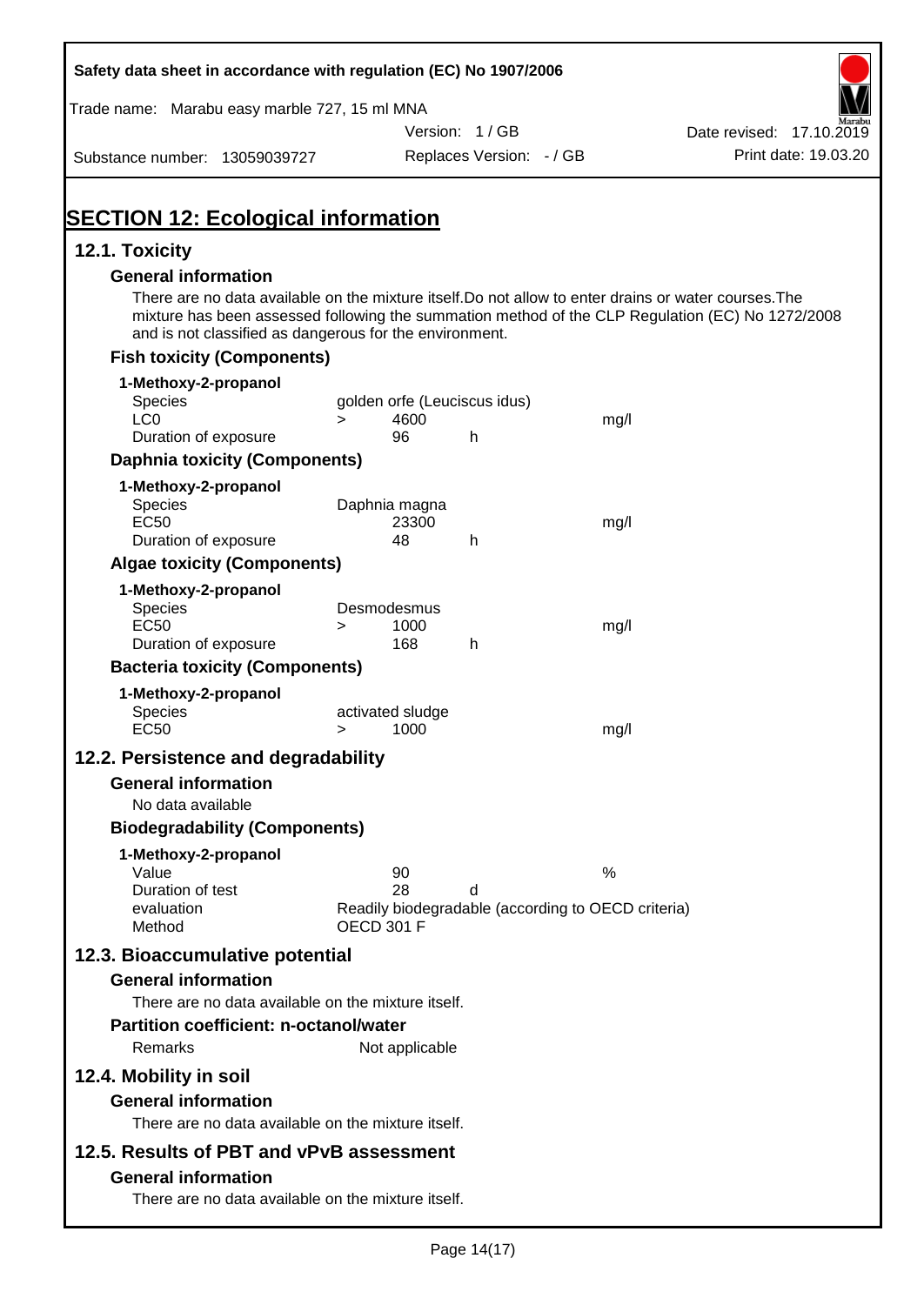#### **Safety data sheet in accordance with regulation (EC) No 1907/2006**

Trade name: Marabu easy marble 727, 15 ml MNA

Version: 1 / GB

Substance number: 13059039727

Replaces Version: - / GB Print date: 19.03.20 Date revised: 17.10.2019

## **12.6. Other adverse effects**

#### **General information**

There are no data available on the mixture itself.

# **SECTION 13: Disposal considerations**

### **13.1. Waste treatment methods**

#### **Disposal recommendations for the product**

Do not allow to enter drains or water courses.

Wastes and emptied containers should be classified in accordance with relevant national regulation. The European Waste Catalogue classification of this product, when disposed of as waste is

EWC waste code 08 01 11<sup>\*</sup> waste paint and varnish containing organic solvents or other dangerous substances

If this product is mixed with other wastes, the original waste product code may no longer apply and the appropriate code should be assigned.

For further information contact your local waste authority.

#### **Disposal recommendations for packaging**

Using information provided in this safety data sheet, advice should be obtained from the relevant waste authority on the classification of empty containers.

Empty containers must be scrapped or reconditioned.

Not emptied containers are hazardous waste (waste code number 150110).

# **SECTION 14: Transport information**

**Information for all modes of transport**

|                                     | <b>Land transport ADR/RID</b> | <b>Marine transport</b><br><b>IMDG/GGVSee</b> | Air transport<br><b>ICAO/IATA</b> |
|-------------------------------------|-------------------------------|-----------------------------------------------|-----------------------------------|
| Tunnel restriction code             | D/E                           |                                               |                                   |
| 14.1. UN number                     | 1263                          | 1263                                          | 1263                              |
| 14.2. UN proper shipping name       | <b>PAINT</b>                  | <b>PAINT</b>                                  | <b>PAINT</b>                      |
| 14.3. Transport hazard<br>class(es) | 3                             | $\mathbf{3}$                                  | 3                                 |
| Label                               |                               |                                               |                                   |
| 14.4. Packing group                 | Ш                             | III                                           | Ш                                 |
| Special provision                   | 640E                          |                                               |                                   |
| <b>Limited Quantity</b>             | 51                            |                                               |                                   |
| Transport category                  | $\mathbf{3}$                  |                                               |                                   |
| 14.5. Environmental hazards         |                               | no                                            |                                   |
|                                     |                               |                                               |                                   |

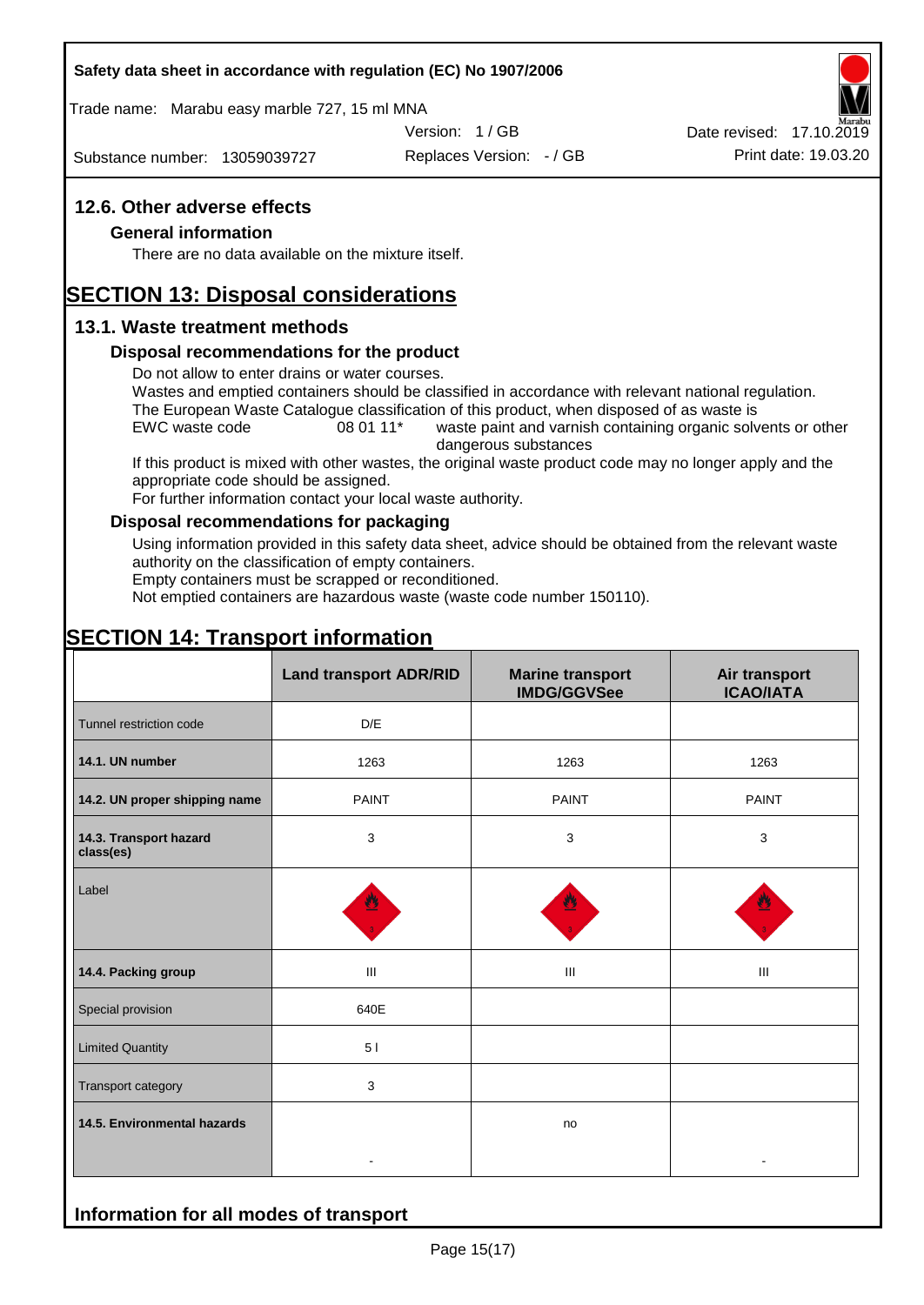| Safety data sheet in accordance with regulation (EC) No 1907/2006                                          |                                       |                                                                                                                                                                                                                                     |                          |           |    |                          |                      |
|------------------------------------------------------------------------------------------------------------|---------------------------------------|-------------------------------------------------------------------------------------------------------------------------------------------------------------------------------------------------------------------------------------|--------------------------|-----------|----|--------------------------|----------------------|
| Trade name: Marabu easy marble 727, 15 ml MNA                                                              |                                       |                                                                                                                                                                                                                                     |                          |           |    |                          |                      |
|                                                                                                            |                                       |                                                                                                                                                                                                                                     | Version: 1/GB            |           |    | Date revised: 17.10.2019 |                      |
| Substance number: 13059039727                                                                              |                                       |                                                                                                                                                                                                                                     | Replaces Version: - / GB |           |    |                          | Print date: 19.03.20 |
| 14.6. Special precautions for user                                                                         | Transport within the user's premises: | Always transport in closed containers that are upright and secure.<br>Ensure that persons transporting the product know what to do in the event of an accident or spillage.                                                         |                          |           |    |                          |                      |
| <b>Other information</b><br>14.7. Transport in bulk according to Annex II of Marpol and the IBC Code<br>no |                                       |                                                                                                                                                                                                                                     |                          |           |    |                          |                      |
| <b>SECTION 15: Regulatory information</b>                                                                  |                                       |                                                                                                                                                                                                                                     |                          |           |    |                          |                      |
| 15.1. Safety, health and environmental regulations/legislation specific for the substance                  |                                       |                                                                                                                                                                                                                                     |                          |           |    |                          |                      |
| or mixture                                                                                                 |                                       |                                                                                                                                                                                                                                     |                          |           |    |                          |                      |
| Major-accident categories acc. 96/82/EC                                                                    |                                       |                                                                                                                                                                                                                                     |                          |           |    |                          |                      |
| Category                                                                                                   | 6                                     | Flammable                                                                                                                                                                                                                           |                          | 5.000.000 | kg | 50.000.000               | kg                   |
| <b>VOC</b>                                                                                                 |                                       |                                                                                                                                                                                                                                     |                          |           |    |                          |                      |
| VOC (EU)<br>VOC (EU)                                                                                       |                                       | 74,54                                                                                                                                                                                                                               | %<br>805                 | g/l       |    |                          |                      |
| <b>Other information</b>                                                                                   |                                       |                                                                                                                                                                                                                                     |                          |           |    |                          |                      |
|                                                                                                            |                                       |                                                                                                                                                                                                                                     |                          |           |    |                          |                      |
|                                                                                                            |                                       | The product does not contain substances of very high concern (SVHC).                                                                                                                                                                |                          |           |    |                          |                      |
| <b>Other information</b>                                                                                   |                                       |                                                                                                                                                                                                                                     |                          |           |    |                          |                      |
|                                                                                                            |                                       | All components are contained in the TSCA inventory or exempted.<br>All components are contained in the AICS inventory.<br>All components are contained in the DSL inventory.<br>All components are contained in the ENCS inventory. |                          |           |    |                          |                      |
|                                                                                                            |                                       |                                                                                                                                                                                                                                     |                          |           |    |                          |                      |
| 15.2. Chemical safety assessment                                                                           |                                       | For this preparation a chemical safety assessment has not been carried out.                                                                                                                                                         |                          |           |    |                          |                      |
| <b>SECTION 16: Other information</b>                                                                       |                                       |                                                                                                                                                                                                                                     |                          |           |    |                          |                      |
| <b>Hazard statements listed in Chapter 3</b>                                                               |                                       |                                                                                                                                                                                                                                     |                          |           |    |                          |                      |
| <b>EUH066</b>                                                                                              |                                       |                                                                                                                                                                                                                                     |                          |           |    |                          |                      |
| H226                                                                                                       |                                       | Repeated exposure may cause skin dryness or cracking.<br>Flammable liquid and vapour.                                                                                                                                               |                          |           |    |                          |                      |
| H302                                                                                                       |                                       | Harmful if swallowed.                                                                                                                                                                                                               |                          |           |    |                          |                      |
| H304                                                                                                       |                                       | May be fatal if swallowed and enters airways.                                                                                                                                                                                       |                          |           |    |                          |                      |
| H312                                                                                                       |                                       | Harmful in contact with skin.                                                                                                                                                                                                       |                          |           |    |                          |                      |
| H315                                                                                                       |                                       | Causes skin irritation.                                                                                                                                                                                                             |                          |           |    |                          |                      |
| H318                                                                                                       |                                       | Causes serious eye damage.                                                                                                                                                                                                          |                          |           |    |                          |                      |
| H332                                                                                                       |                                       | Harmful if inhaled.                                                                                                                                                                                                                 |                          |           |    |                          |                      |
| H335                                                                                                       |                                       | May cause respiratory irritation.                                                                                                                                                                                                   |                          |           |    |                          |                      |
| H336                                                                                                       |                                       | May cause drowsiness or dizziness.<br>May damage the unborn child.                                                                                                                                                                  |                          |           |    |                          |                      |
| <b>H360D</b>                                                                                               |                                       |                                                                                                                                                                                                                                     |                          |           |    |                          |                      |
| <b>CLP categories listed in Chapter 3</b>                                                                  |                                       |                                                                                                                                                                                                                                     |                          |           |    |                          |                      |
| Acute Tox. 4                                                                                               |                                       | Acute toxicity, Category 4                                                                                                                                                                                                          |                          |           |    |                          |                      |
| Asp. Tox. 1                                                                                                |                                       | Aspiration hazard, Category 1                                                                                                                                                                                                       |                          |           |    |                          |                      |
| Eye Dam. 1                                                                                                 |                                       | Serious eye damage, Category 1                                                                                                                                                                                                      |                          |           |    |                          |                      |
| Flam. Liq. 3                                                                                               |                                       | Flammable liquid, Category 3                                                                                                                                                                                                        |                          |           |    |                          |                      |
| Repr. 1B                                                                                                   |                                       | Reproductive toxicity, Category 1B                                                                                                                                                                                                  |                          |           |    |                          |                      |
| Skin Irrit. 2                                                                                              |                                       | Skin irritation, Category 2<br>Specific target organ toxicity - single exposure, Category 3                                                                                                                                         |                          |           |    |                          |                      |
| STOT SE 3                                                                                                  |                                       |                                                                                                                                                                                                                                     |                          |           |    |                          |                      |
| <b>Supplemental information</b>                                                                            |                                       |                                                                                                                                                                                                                                     |                          |           |    |                          |                      |
|                                                                                                            |                                       | Relevant changes compared with the previous version of the safety data sheet are marked with: ***                                                                                                                                   |                          |           |    |                          |                      |
|                                                                                                            |                                       | This information is based on our present state of knowledge. However, it should not constitute a                                                                                                                                    |                          |           |    |                          |                      |
|                                                                                                            |                                       | guarantee for any specific product properties and shall not establish a legally valid relationship.                                                                                                                                 |                          |           |    |                          |                      |